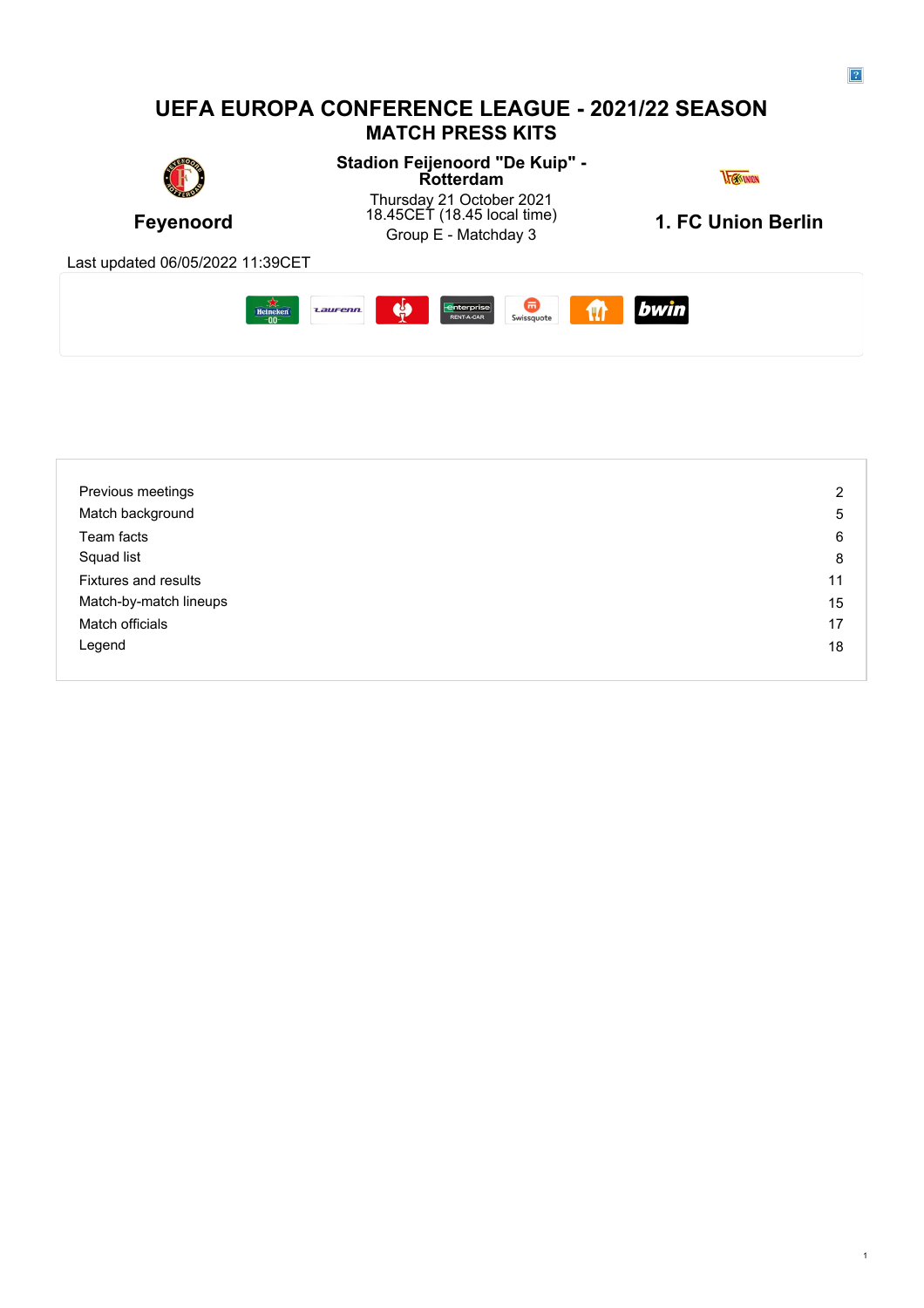# **Previous meetings**

# **Head to Head**

No UEFA competition matches have been played between these two teams

# **Feyenoord - Record versus clubs from opponents' country**

# **UEFA Cup**

| <b>Date</b> | <b>Stage</b> | Match                        | <b>Result</b> | <b>Venue</b> | Goalscorers           |
|-------------|--------------|------------------------------|---------------|--------------|-----------------------|
| 01/12/2004  | $\cap$<br>სა | - FC Schalke 04<br>Fevenoord | -             | Rotterdam    | Kalou 32, 40; Hanke 6 |

# **UEFA Cup**

| <b>Date</b> | <b>Stage</b>   | <b>Match</b>                   | <b>Result</b>       | <b>Venue</b> | <b>Goalscorers</b>                                                        |
|-------------|----------------|--------------------------------|---------------------|--------------|---------------------------------------------------------------------------|
| 08/05/2002  |                | Feyenoord - Borussia Dortmund  | $3 - 2$             | Rotterdam    | Van Hooijdonk 33 (P),<br>40, Tomasson 50;<br>Amoroso 47 (P),<br>Koller 58 |
| 06/12/2001  | R <sub>3</sub> | SC Freiburg - Feyenoord        | $2 - 2$<br>agg: 2-3 | Freiburg     | Kehl 21, Kobiashvili<br>49 (P); Van Hooijdonk<br>57, Leonardo 86          |
| 22/11/2001  | R <sub>3</sub> | <b>Feyenoord - SC Freiburg</b> | $1 - 0$             | Rotterdam    | Ono 82                                                                    |

# **UEFA Champions League**

| <b>Date</b> | <b>Stage</b>    | <b>Match</b>                     | <b>Result</b> | <b>Venue</b> | <b>Goalscorers</b>                                         |
|-------------|-----------------|----------------------------------|---------------|--------------|------------------------------------------------------------|
| 23/10/2001  | GS <sub>1</sub> | FC Bayern München -<br>Feyenoord | 3-1           | Munich       | van Gobbel 12 (og),<br>Santa Cruz 30, 90+1;<br>Elmander 25 |
| 10/10/2001  | GS <sup>1</sup> | Feyenoord - FC Bayern München    | $2 - 2$       | Rotterdam    | Van Hooijdonk 38,<br>Tomasson 45+1;<br>Elber 13, 50        |

# **UEFA Cup**

# **UEFA Champions League**

| <b>Date</b> | Stage           | Match                         | <b>Result</b> | Venue     | <b>Goalscorers</b>                              |
|-------------|-----------------|-------------------------------|---------------|-----------|-------------------------------------------------|
| 27/10/1999  | GS <sub>1</sub> | Borussia Dortmund - Feyenoord |               | Dortmund  | Addo 44; Van Vossen<br>$\overline{\phantom{a}}$ |
| 14/09/1999  | GS <sub>1</sub> | Feyenoord - Borussia Dortmund |               | Rotterdam | van Wonderen 66;<br>Bobic 70                    |

# **UEFA Cup**

| <b>Date</b> | <b>Stage</b>   | <b>Match</b>              | <b>Result</b>   | Venue     | <b>Goalscorers</b>                     |
|-------------|----------------|---------------------------|-----------------|-----------|----------------------------------------|
| 29/09/1998  | R <sub>1</sub> | Feyenoord - VfB Stuttgart | U-J<br>agg: 3-4 | Rotterdam | Balakov 34, Djordjevic<br>69, Bobic 89 |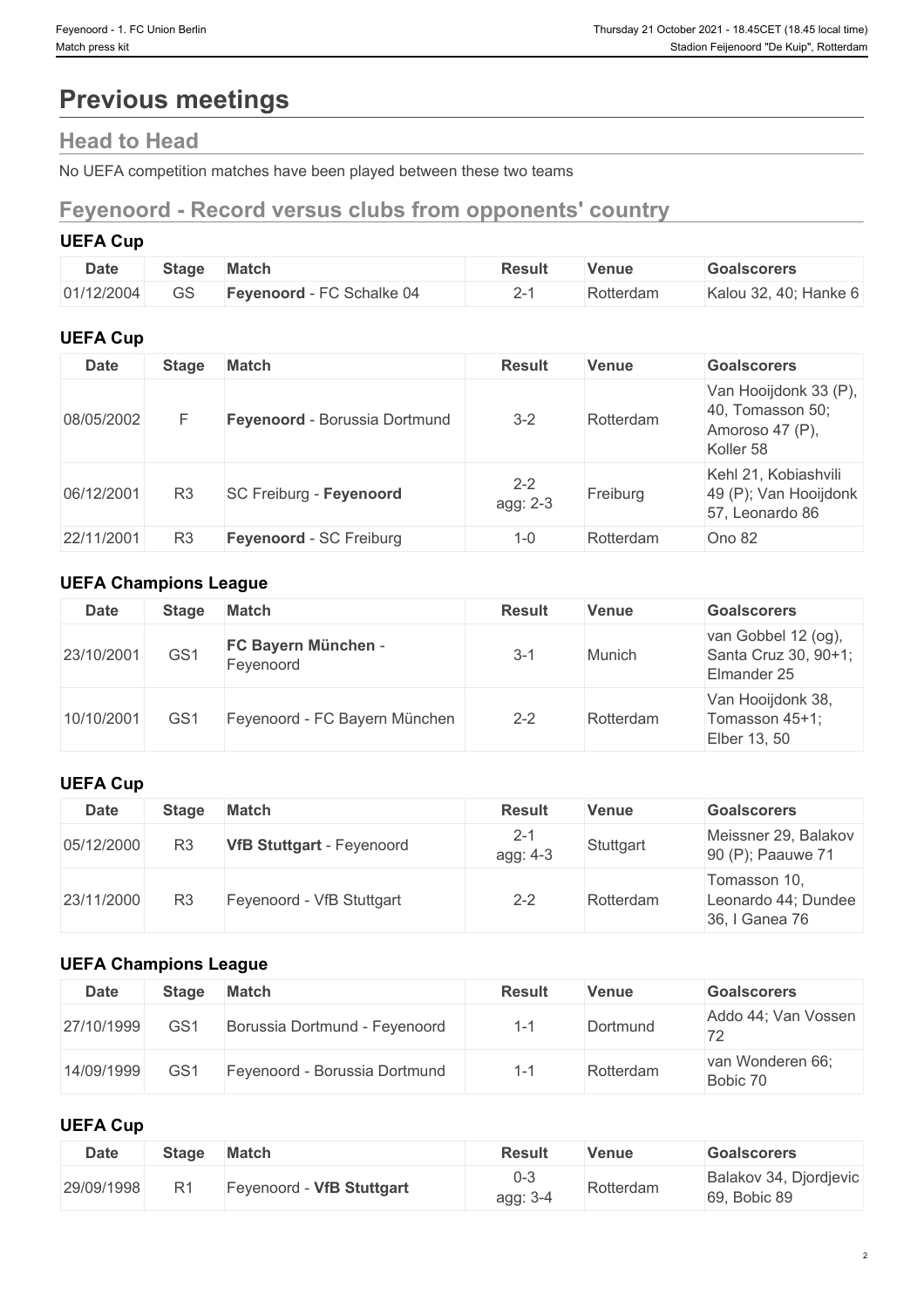| <b>UEFA Cup</b> |                |                           |  |           |                                             |  |  |
|-----------------|----------------|---------------------------|--|-----------|---------------------------------------------|--|--|
| 15/09/1998      | R <sub>1</sub> | VfB Stuttgart - Feyenoord |  | Stuttgart | Bobic 31; van Gastel<br>19, Tomasson 22, 34 |  |  |

# **UEFA Cup Winners' Cup**

| <b>Date</b> | Stage | <b>Match</b>                                | <b>Result</b>       | <b>Venue</b> | <b>Goalscorers</b>                                                      |
|-------------|-------|---------------------------------------------|---------------------|--------------|-------------------------------------------------------------------------|
| 21/03/1996  | QF    | Feyenoord - VfL Borussia<br>Mönchengladbach | $1 - 0$<br>agg: 3-2 | Rotterdam    | Trustfull 83                                                            |
| 07/03/1996  | QF    | VfL Borussia Mönchengladbach -<br>Fevenoord | $2 - 2$             | Dusseldorf   | Wynhoff 5,<br>Kastenmaier 42 (P);<br>van Gastel 34, R.<br>Koeman 45 (P) |

# **UEFA Cup Winners' Cup**

| <b>Date</b> | Stage          | Match                        | <b>Result</b>       | <b>Venue</b>  | <b>Goalscorers</b>                                                |
|-------------|----------------|------------------------------|---------------------|---------------|-------------------------------------------------------------------|
| 03/11/1994  | R <sub>2</sub> | SV Werder Bremen - Feyenoord | $3 - 4$<br>agg: 3-5 | <b>Bremen</b> | Beschastnykh 13, 60,<br>Basler 75; Larsson<br>20, 33, 65, Heus 55 |
| 20/10/1994  | R <sub>2</sub> | Feyenoord - SV Werder Bremen | $1 - 0$             | Rotterdam     | Larsson 64                                                        |

# **UEFA Cup**

| <b>Date</b> | Stage | <b>Match</b>                     | <b>Result</b>   | <b>Venue</b> | <b>Goalscorers</b>                              |
|-------------|-------|----------------------------------|-----------------|--------------|-------------------------------------------------|
| 27/09/1989  | $R^4$ | Feyenoord - VfB Stuttgart        | 2-1<br>agg: 2-3 | Rotterdam    | Keur 20, Van Geel 55<br>$(P)$ ; Sigurvinsson 66 |
| 13/09/1989  | $R^4$ | <b>VfB Stuttgart - Feyenoord</b> | 2-0             | Stuttgart    | Walter 21, Allgöwer<br>48                       |

# **UEFA Cup**

| <b>Date</b> | Stage          | <b>Match</b>                       | <b>Result</b>       | <b>Venue</b> | <b>Goalscorers</b>                                    |
|-------------|----------------|------------------------------------|---------------------|--------------|-------------------------------------------------------|
| 09/12/1987  | R <sub>3</sub> | Bayer 04 Leverkusen -<br>Fevenoord | $1 - 0$<br>agg: 3-2 | Leverkusen   | Götz 30                                               |
| 25/11/1987  | R <sub>3</sub> | Feyenoord - Bayer 04 Leverkusen    | $2 - 2$             | Rotterdam    | Been 37, Hoekstra<br>43; Buncol 19,<br>Falkenmayer 31 |

# **UEFA Cup**

| <b>Date</b> | Stage          | <b>Match</b>                                | <b>Result</b>       | <b>Venue</b>    | <b>Goalscorers</b>                                                |
|-------------|----------------|---------------------------------------------|---------------------|-----------------|-------------------------------------------------------------------|
| 05/11/1986  | R <sub>2</sub> | Feyenoord - VfL Borussia<br>Mönchengladbach | $0 - 2$<br>agg: 1-7 | Rotterdam       | Rahn 38 (P), 89                                                   |
| 22/10/1986  | R <sub>2</sub> | VfL Borussia Mönchengladbach<br>- Feyenoord | $5 - 1$             | Monchengladbach | Dressen 17, 43,<br>Rahn 53, Bruns 67,<br>Thiele 78; Elstrup<br>41 |

# **UEFA Cup**

| <b>Date</b> | Stage          | Match                               | <b>Result</b> | <b>Venue</b> | <b>Goalscorers</b>                     |
|-------------|----------------|-------------------------------------|---------------|--------------|----------------------------------------|
| 04/11/1981  | R <sub>2</sub> | . FC Dynamo Dresden -<br>Feyenoord  | agg: 2-3      | Dresden      | Lippmann 84;<br>Balkestein 89          |
| 21/10/1981  | R <sub>2</sub> | Feyenoord - 1. FC Dynamo<br>Dresden |               | Rotterdam    | Kaczor 55, Vermeulen<br>71; Heidler 41 |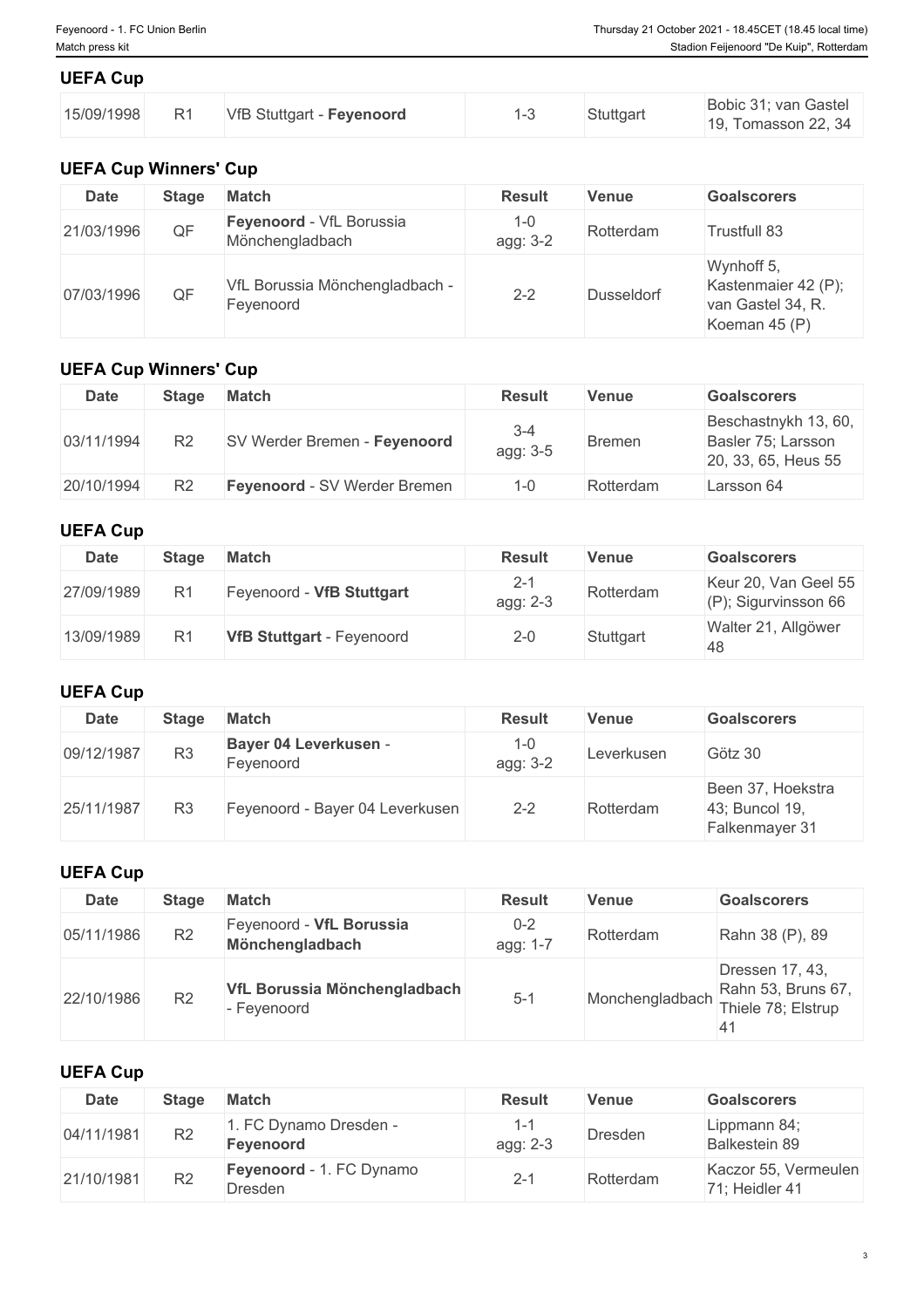| <b>UEFA Cup</b> |                |                                 |                     |                      |                                                               |
|-----------------|----------------|---------------------------------|---------------------|----------------------|---------------------------------------------------------------|
| <b>Date</b>     | <b>Stage</b>   | <b>Match</b>                    | <b>Result</b>       | <b>Venue</b>         | <b>Goalscorers</b>                                            |
| 12/12/1979      | R <sub>3</sub> | Feyenoord - Eintracht Frankfurt | $1 - 0$<br>agg: 2-4 | Rotterdam            | Peters 89                                                     |
| 28/11/1979      | R <sub>3</sub> | Eintracht Frankfurt - Feyenoord | -4-1                | Frankfurt am<br>Main | Cha 20, Nickel 30,<br>Müller 56, Lottermann<br>60; Stafleu 85 |

# **UEFA Cup**

| <b>Date</b> | Stage          | <b>Match</b>                     | <b>Result</b>     | <b>Venue</b>   | <b>Goalscorers</b>                                                          |
|-------------|----------------|----------------------------------|-------------------|----------------|-----------------------------------------------------------------------------|
| 03/11/1976  | R <sub>2</sub> | Feyenoord - 1. FC Kaiserslautern | $5-0$<br>agg: 7-2 | Rotterdam      | Jansen 16, Jansen<br>18, de Jong 40, van<br>Deinsen 44,<br>Schneider 74 (P) |
| 20/10/1976  | R <sub>2</sub> | . FC Kaiserslautern - Feyenoord  | $2 - 2$           | Kaiserslautern | Briegel 27, 65; de<br>Jong 39, Jansen 41                                    |

# **UEFA Cup**

| <b>Date</b> | Stage | <b>Match</b>              | <b>Result</b>       | <b>Venue</b> | <b>Goalscorers</b>                                     |
|-------------|-------|---------------------------|---------------------|--------------|--------------------------------------------------------|
| 24/04/1974  | SF    | VfB Stuttgart - Feyenoord | $2 - 2$<br>agg: 3-4 | Stuttgart    | Brenninger 55, 59 (P);<br>Ressel 14,<br>Schoenmaker 47 |
| 10/04/1974  | SF    | Feyenoord - VfB Stuttgart | 2-1                 | Rotterdam    | Schoenmaker 62, 68;<br>Brenninger 24                   |

# **European Champions Clubs' Cup**

| <b>Date</b> | <b>Stage</b> | <b>Match</b>                          | <b>Result</b>       | <b>Venue</b> | Goalscorers          |
|-------------|--------------|---------------------------------------|---------------------|--------------|----------------------|
| 18/03/1970  | QF           | Feyenoord - FK Vorwärts Berlin        | $2 - 0$<br>agg: 2-1 | Rotterdam    | Kindvall 47, Wery 65 |
| 04/03/1970  | QF           | <b>FK Vorwärts Berlin - Feyenoord</b> |                     | Berlin       | Piepenburg 67        |

# **1. FC Union Berlin - Record versus clubs from opponents' country**

1. FC Union Berlin have not played against a club from their opponents' country

|                    |                                                                               | <b>Home</b><br>Away |  |  |  |  |  | <b>Total</b><br><b>Final</b> |  |  |  |  |  |  |  |  |
|--------------------|-------------------------------------------------------------------------------|---------------------|--|--|--|--|--|------------------------------|--|--|--|--|--|--|--|--|
|                    | Pid W D L Pid W D L Pid W D L Pid W D L GF GA                                 |                     |  |  |  |  |  |                              |  |  |  |  |  |  |  |  |
| Feyenoord          | 16   10   4   2   15   2   6   7   1   1   0   0   32   13   10   9   50   50 |                     |  |  |  |  |  |                              |  |  |  |  |  |  |  |  |
| 1. FC Union Berlin |                                                                               |                     |  |  |  |  |  |                              |  |  |  |  |  |  |  |  |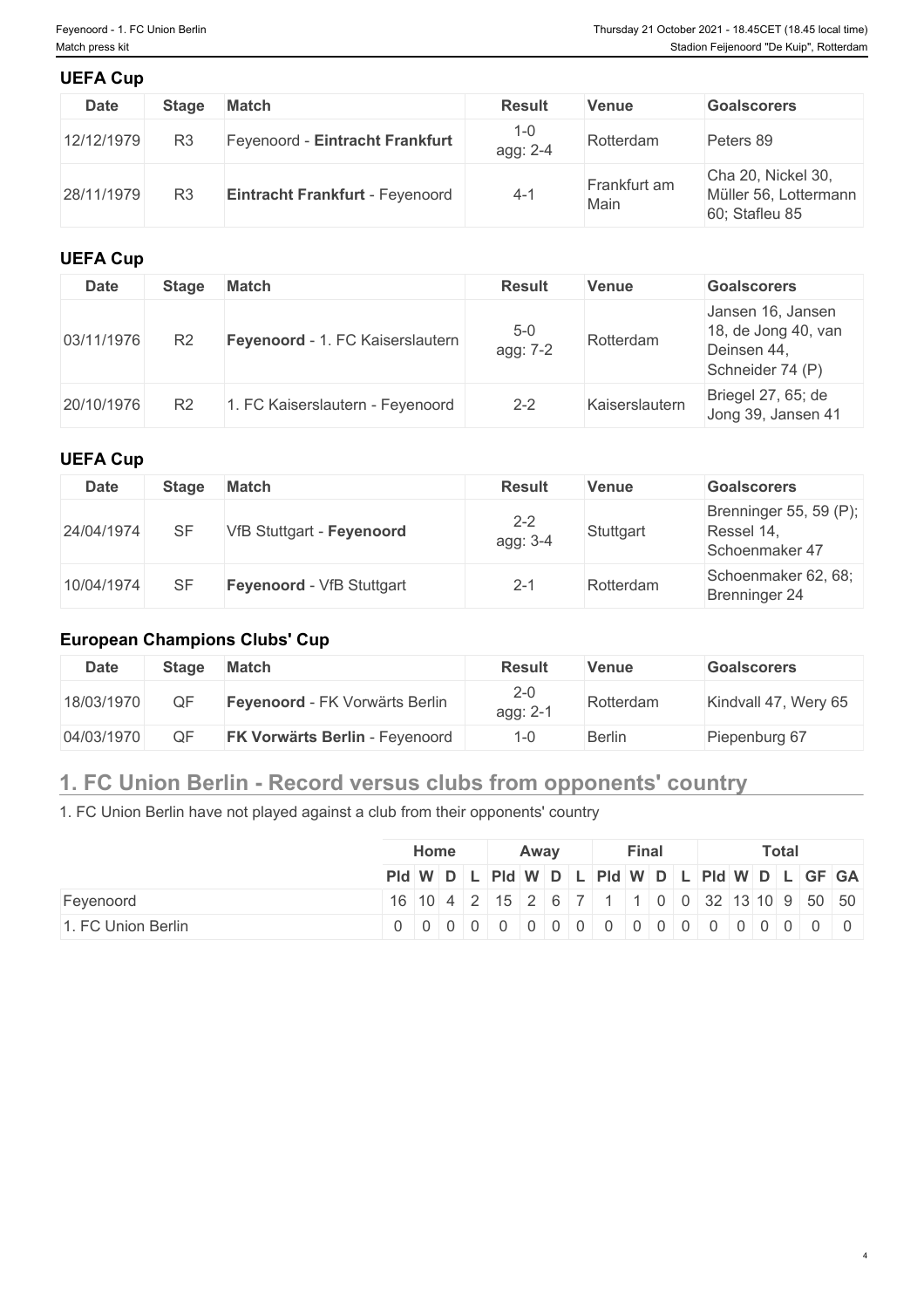# **Match background**

maintain the winning habit in UEFA Europa Conference League Group E.

Feyenoord - 1. FC Union Berlin<br>Match press kit<br>Mith confidence boosted by victories on Matchday 2, Feyenoord and Union Berlin meet in Rotterdam hoping to<br>Mith confidence boosted by victories on Matchday 2, Feyenoord and Un • The Dutch club followed a goalless draw at Maccabi Haifa with a 2-1 home win against Slavia Praha that lifted them above their opponents to the top of the group, while Union responded to an opening 1-3 loss in Prague by defeating the Israeli side 3-0 in the German capital.

#### **Previous meetings**

• This is Union's first UEFA encounter against Dutch opposition.

• Feyenoord, in contrast, have faced German clubs 32 times (W13 D10 L9), scoring 50 goals and conceding the same number. They have won 11 of the 17 matches in Rotterdam, including the 2002 UEFA Cup final at their own stadium in which Bert van Marwijk's side overcame Matthias Sammer's Borussia Dortmund 3-2. Since then just one German club has visited the Stadion Feijenoord, Schalke becoming the third in a row to suffer defeat there when they went down 2-1 in the 2004/05 UEFA Cup group stage. **Match background Match background** in their distinction of their states in the methanic contents in the contents in the computer of the methanic methanic methanic methanic methanic methanic methanic methanic methanic m munities for the team-mates of the European and Fredrican and Fredrican and Fredrican and Fredrican and Fredrican and Fredrican and Fredrican and Fredrican and Fredrican and Fredrican and Fredrican and Fredrican and Fredr **Province meetings until the Sheraldo Math opposition.**<br>This is union for statistical to the second central clubs 22 trees (V13 D10 UP), scoring 60 goals and conceding the same<br>
• Figure occur, in contrast, here fores Germ

### **Form guide**

#### **Feyenoord**

• Fifth in the Dutch Eredivisie last season, 29 points in arrears of champions and traditional rivals Ajax, Feyenoord secured their fifth UEFA group stage appearance in six seasons by coming through three UEFA Europa Conference League qualifying rounds under new head coach Arne Slot at the expense of Drita (3-2 on aggregate), Luzern (6-0 agg) and Elfsborg (6-3 agg).

• The Rotterdam club have failed to make further progress in any of their last four group stage participations, the most recent last season when they finished third in UEFA Europa League Group K behind Dinamo Zagreb and Wolfsberg, their only win coming on Matchday 3 at home to CSKA Moskva (3-1).

• Although Feyenoord were beaten in Rotterdam by both Wolfsberg (1-4) and Dinamo Zagreb (0-2) last term, those are the only two defeats they have suffered in their last 13 European home games (W8 D3). They have won all four this season, scoring 13 goals in the process.

#### **Union**

• Seventh in the 2020/21 German top flight with 50 points at the end of only their second Bundesliga campaign, both under Urs Fischer, the Swiss coach who had masterminded their historic promotion, Union thus returned to Europe for the first time in 20 years, their sole previous continental adventure, in the 2001/02 UEFA Cup, having ended in the second round.

• Union secured a first appearance in a European group stage by winning their UEFA Europa Conference League play-off against Finnish side KuPS (4-0 a, 0-0 h) and thus becoming the new competition's first German group stage participants.

season's 4-0 win at KuPS, before losing on Matchday 1 at Slavia.

#### **Links and trivia**

Gernot Trauner (Feyenoord) and Christopher Trimmel (Union) both play for Austria.

• Feyenoord's Reiss Nelson (Hoffenheim 2018–19) and Guus Til (Freiburg 2020–21) have both played on loan for German Bundesliga clubs.

Becker also has experience of Dutch football (Ajax 2014–15, PEC Zwolle 2015/16 loan, ADO Den Haag 2016–19).

• Feyenoord are the sole former European Cup winners competing in the UEFA Europa Conference League group stage. Furthermore, they and Tottenham (Group G) are the only two teams in the field to have won the UEFA Cup, both having done so twice.

• Union are one of eight clubs making their debut appearance in a UEFA group stage this season; the others – one in each group – are Alashkert (Group A), Flora Tallinn (B), Bodø/Glimt (C), Randers (D), Lincoln Red Imps (F), Mura (G) and Kairat (H).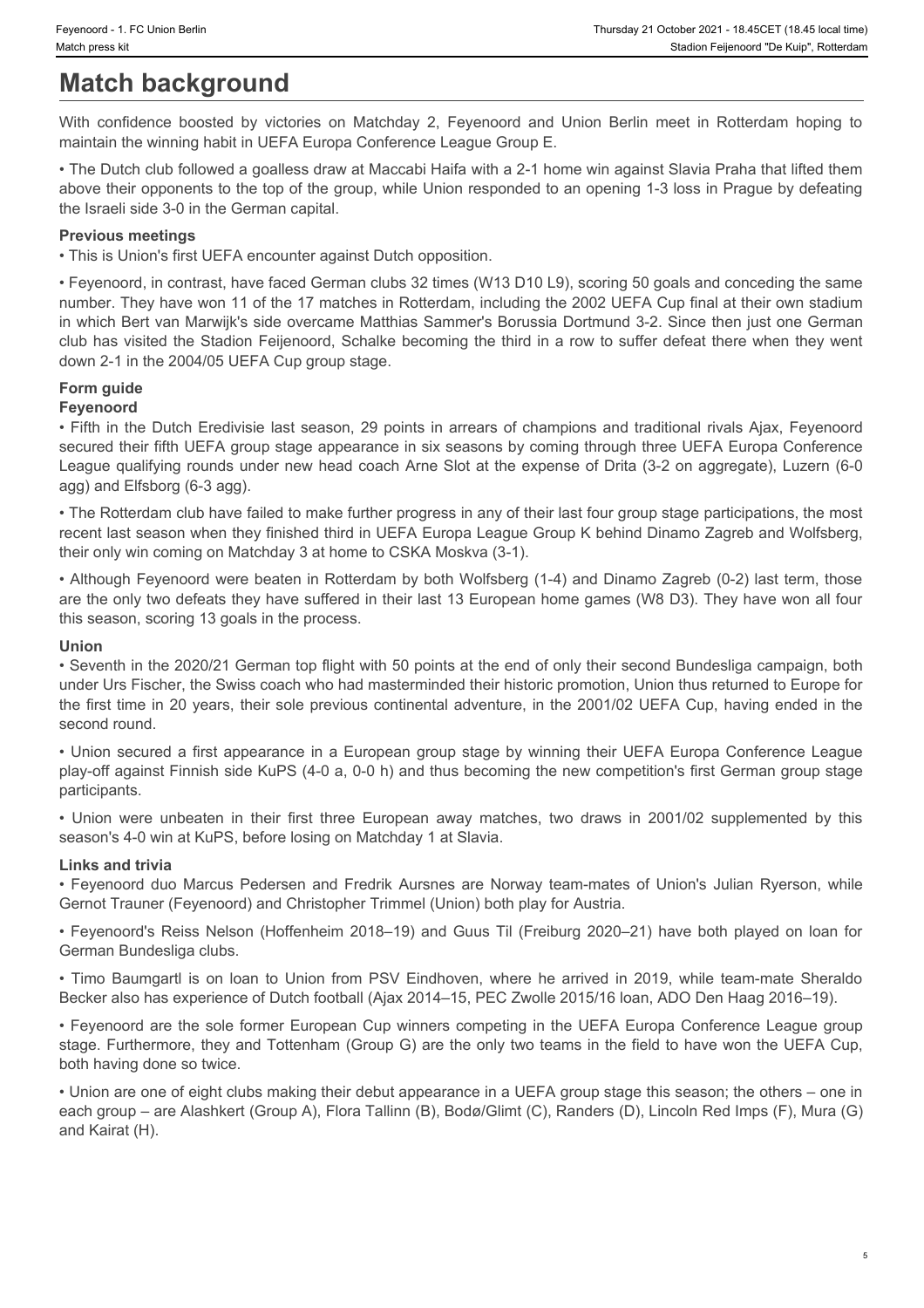# **Team facts**

### **Feyenoord**

**Formed:** 1908 **Nickname:** De Trots van Zuid (The Pride of South)

# **UEFA club competition honours (runners-up in brackets)**

• European Cup (1): 1970

• UEFA Cup (2): 1974, 2002

• European/South American Cup (1): 1970

### **Domestic honours (most recent triumph in brackets)**

Domestic title: 15 (2017) Dutch Cup: 13 (2018)

### **Ten-year European record**

**2020/21:** UEFA Europa League group stage **2019/20:** UEFA Europa League group stage **2018/19:** UEFA Europa League third qualifying round **2017/18:** UEFA Champions League group stage **2016/17:** UEFA Europa League group stage **2015/16:** did not take part in UEFA competition **2014/15:** UEFA Europa League round of 32 (having transferred from UEFA Champions League third qualifying round) **2013/14:** UEFA Europa League play-offs **2012/13:** UEFA Europa League play-offs (having transferred from UEFA Champions League third qualifying round) **2011/12:** did not take part in UEFA competition

# **Records**

**UEFA club competition**

• Biggest home win **9-0:** Feyenoord v Rumelange 13/09/72, UEFA Cup first round first leg

#### • Biggest away win

**0-12:** Rumelange v Feyenoord 27/09/72, UEFA Cup first round second leg

• Heaviest home defeat **0-4:** Feyenoord v Manchester City

13/09/17, UEFA Champions League group stage

#### • Heaviest away defeat

**5-0:** Real Madrid v Feyenoord 22/09/65, European Champion Clubs' Cup preliminary round second leg

#### **UEFA Europa Conference League**

• Biggest home win **5-0:** Feyenoord v Elfsborg 19/08/21, play-off first leg

• Biggest away win **0-3:** Luzern v Feyenoord 05/08/21, third qualifying round first leg

• Heaviest home defeat N/A

• Heaviest away defeat **3-1:** Elfsborg v Feyenoord 26/08/21, play-off second leg

**1. FC Union Berlin Formed:** 1966 **Nickname:** Die Eisernen (The Iron Men)

**UEFA club competition honours (runners-up in brackets)** • None **blue** and **blue** and **blue** and **blue** and **blue** and **blue** and **blue** and **blue** and **blue** and **blue** and **blue** and **blue** and **blue** and **blue** and **blue** and **blue** and **blue** and **blue** and **blue** and **blue**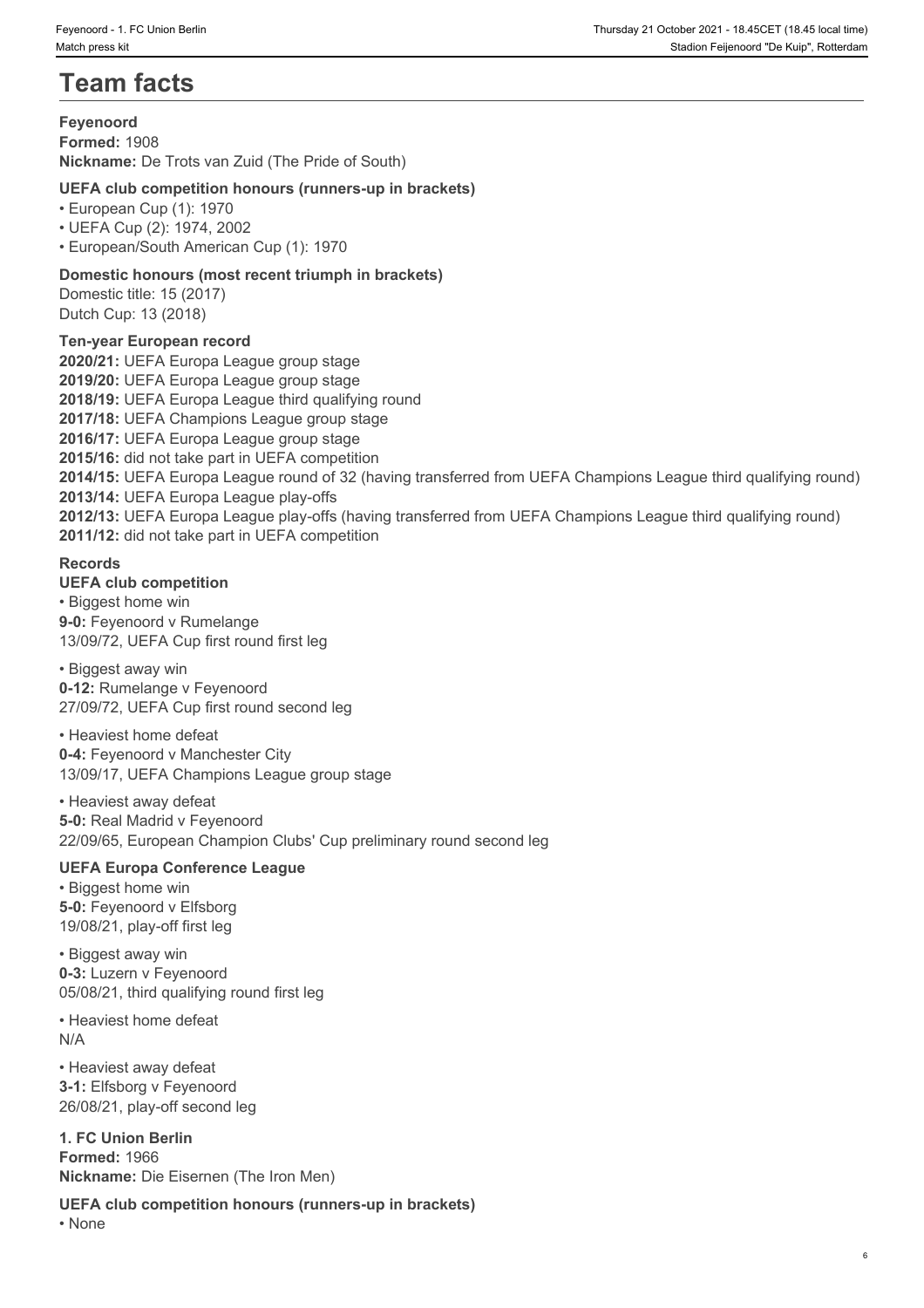#### **Domestic honours (most recent triumph in brackets)** East German Cup: 1 (1968)

#### **Ten-year European record**

**2020/21:** did not take part in UEFA competition **2019/20:** did not take part in UEFA competition **2018/19:** did not take part in UEFA competition **2017/18:** did not take part in UEFA competition **2016/17:** did not take part in UEFA competition **2015/16:** did not take part in UEFA competition **2014/15:** did not take part in UEFA competition **2013/14:** did not take part in UEFA competition **2012/13:** did not take part in UEFA competition **2011/12:** did not take part in UEFA competition

#### **Records**

#### **UEFA club competition**

• Biggest home win **3-0** twice, most recently v Maccabi Haifa 30/09/21, UEFA Europa Conference League group stage

• Biggest away win **0-4:** KuPS v Union Berlin

19/08/21, UEFA Europa Conference League play-off first leg

• Heaviest home defeat **0-2:** Union Berlin v Litex Lovech 18/10/01, UEFA Cup second round first leg

# • Heaviest away defeat

**3-1:** Slavia Praha v Union Berlin 16/09/21, UEFA Europa Conference League group stage

### **UEFA Europa Conference League**

• Biggest home win **3-0:** Union Berlin v Maccabi Haifa (see above)

• Biggest away win **0-4:** KuPS v Union Berlin (see above)

• Heaviest home defeat N/A

• Heaviest away defeat

**3-1:** Slavia v Union Berlin (see above)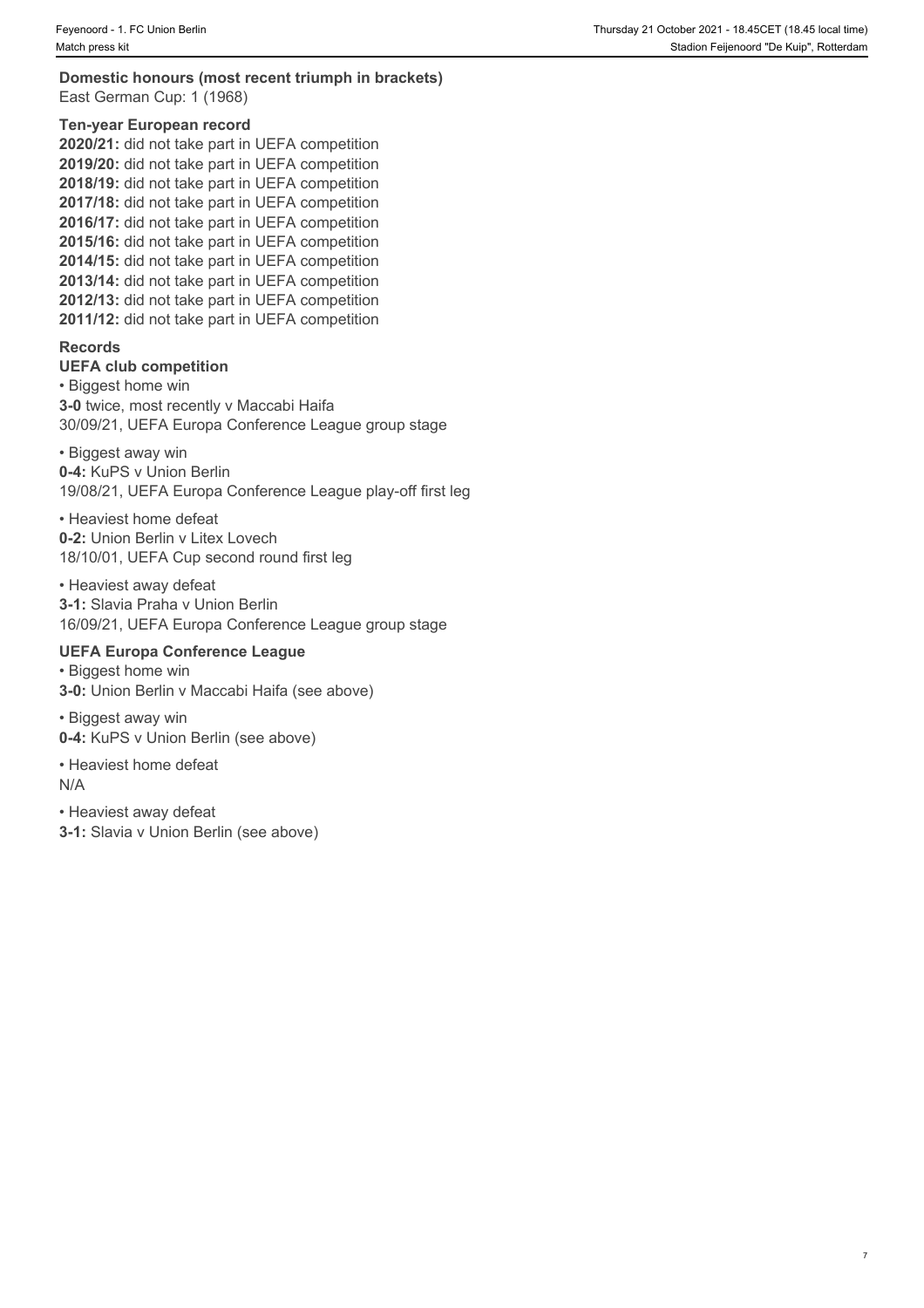# **Squad list**

# **Feyenoord**

|                            |      |                   |       |        |                          |                          |                          | <b>Current season</b>      |                |                          |                          |                          | <b>All-time</b>          |                                                                                                                           |
|----------------------------|------|-------------------|-------|--------|--------------------------|--------------------------|--------------------------|----------------------------|----------------|--------------------------|--------------------------|--------------------------|--------------------------|---------------------------------------------------------------------------------------------------------------------------|
|                            |      |                   |       |        |                          |                          |                          | QUAL UECL League UECL UEFA |                |                          |                          |                          |                          |                                                                                                                           |
| No. Player                 | Nat. | <b>DoB</b>        | Age D |        |                          |                          |                          |                            |                |                          |                          |                          |                          | Pid Gis Pid Gis Pid Gis Pid Gis Pid Gis                                                                                   |
| <b>Goalkeepers</b>         |      |                   |       |        |                          |                          |                          |                            |                |                          |                          |                          |                          |                                                                                                                           |
| 1 Justin Bijlow            |      | NED 22/01/1998 23 |       |        | 5                        |                          | $\overline{2}$           |                            | 8              |                          |                          | $2$ -                    | $11 -$                   |                                                                                                                           |
| 21 Ofir Marciano           |      | ISR 07/10/1989 32 |       |        | 2                        | $\sim$                   | $\sim$                   | $\sim$                     | $\blacksquare$ | $\sim$                   | $\sim$                   | $\sim$                   | 2                        | $\sim$                                                                                                                    |
| 30 Thijs Jansen            |      | NED 29/11/2001 19 |       |        | $\overline{\phantom{a}}$ |                          | $\sim$                   |                            |                |                          |                          |                          |                          |                                                                                                                           |
| 49 Tein Troost             |      | NED 15/01/2002 19 |       |        | $\sim$                   | $\overline{\phantom{a}}$ | $\sim$                   | $\sim$                     | $\sim$         | $\sim$                   | $\overline{\phantom{a}}$ | $\sim$                   | $-1$                     |                                                                                                                           |
| 50 Sam Pak                 |      | NED 13/03/2003 18 |       |        |                          | $\overline{\phantom{a}}$ | $\sim$                   | $\overline{\phantom{a}}$   | $\sim$         | $\sim$                   | $\sim$                   | $\sim$                   |                          | $\sim$ 100 $\sim$                                                                                                         |
| 51 Devin Remie             |      | NED 13/03/2003 18 |       |        | $\overline{\phantom{a}}$ | $\overline{\phantom{a}}$ | $\overline{\phantom{a}}$ |                            |                |                          | $\overline{\phantom{a}}$ |                          | $-$                      |                                                                                                                           |
| <b>Defenders</b>           |      |                   |       |        |                          |                          |                          |                            |                |                          |                          |                          |                          |                                                                                                                           |
| 2 Marcus Holmgren Pedersen |      | NOR 16/07/2000 21 |       |        | 6                        |                          | $\overline{2}$           | $\overline{\phantom{a}}$   | $\overline{7}$ |                          | $\overline{2}$           | $\sim$                   | $18$ 1                   |                                                                                                                           |
| 3 Lutsharel Geertruida     |      | NED 18/07/2000 21 |       |        | $\overline{a}$           | $\sim$                   | $\overline{2}$           |                            | 5              |                          | $\overline{2}$           | $\sim$                   | 15                       | $\blacksquare$ 1                                                                                                          |
| 4 Marcos Senesi            |      | ITA 10/05/1997 24 |       |        | 5                        | $\overline{\phantom{a}}$ | $\overline{2}$           |                            | $\overline{7}$ | $\sim$                   | $\overline{2}$           | $\sim$                   | $17 -$                   |                                                                                                                           |
| 5 Tyrell Malacia           |      | NED 17/08/1999 22 |       |        | 6                        | $\sim$                   | $\overline{2}$           |                            | 8              | $\sim$                   | $\overline{2}$           | $\sim$                   | $18 -$                   |                                                                                                                           |
| 18 Gernot Trauner          |      | AUT 25/03/1992 29 |       |        | $\overline{4}$           | $\sim$                   | 2                        | $\overline{\phantom{a}}$   | 8              | $\sim$                   | $\overline{2}$           | $\sim$                   | $29 \mid 3$              |                                                                                                                           |
| 25 Ramon Hendriks          |      | NED 18/07/2001 20 |       | $\sim$ | $\overline{\phantom{a}}$ | $\sim$                   | $\overline{\phantom{a}}$ |                            | 5              | $\sim$                   | $\overline{\phantom{a}}$ | $\overline{\phantom{a}}$ |                          | $\frac{1}{2} \left( \frac{1}{2} \right) \left( \frac{1}{2} \right) = \frac{1}{2} \left( \frac{1}{2} \right)$              |
| 32 Denzel Hall             |      | NED 22/05/2001 20 |       |        | $\overline{\phantom{a}}$ | $\sim$                   | $\sim$                   | $\sim$                     | $\sim$         | $\sim$                   | $\sim$                   | $\sim$                   |                          | $\sim$ 100 $\sim$                                                                                                         |
| 40 Guus Baars              |      | NED 11/02/2003 18 |       |        | $\overline{\phantom{a}}$ | $\sim$                   | $\overline{\phantom{a}}$ |                            |                |                          | $\overline{\phantom{a}}$ | $\overline{\phantom{a}}$ | $-1$                     |                                                                                                                           |
| 46 Quilindschy Hartman     |      | NED 14/11/2001 19 |       |        | $\overline{\phantom{a}}$ |                          | $\overline{\phantom{a}}$ |                            |                |                          | $\sim$                   |                          | $ -$                     |                                                                                                                           |
| 54 Denzel Owusu            |      | NED 24/02/2003 18 |       |        | $\overline{\phantom{a}}$ | $\sim$                   | $\sim$                   | $\overline{\phantom{a}}$   | $\blacksquare$ | $\overline{\phantom{a}}$ | $\overline{\phantom{a}}$ | $\sim$                   |                          |                                                                                                                           |
| 55 Sondre Skogen           |      | NOR 13/08/2000 21 |       |        | $\sim$                   | $\overline{\phantom{a}}$ | $\sim$                   | $\sim$                     | $\blacksquare$ | $\sim$                   | $\sim$                   | $\sim$                   |                          | $\frac{1}{2} \left( \frac{1}{2} \right) \left( \frac{1}{2} \right) \left( \frac{1}{2} \right) \left( \frac{1}{2} \right)$ |
| 56 Kars Van Veldhoven      |      | NED 26/02/2003 18 |       |        | $\overline{\phantom{a}}$ |                          | $\overline{\phantom{a}}$ |                            |                |                          |                          |                          |                          | $\frac{1}{2} \left( \frac{1}{2} \right) \left( \frac{1}{2} \right) \left( \frac{1}{2} \right) \left( \frac{1}{2} \right)$ |
| 57 Sem Valk                |      | NED 16/02/2002 19 |       |        | $\overline{\phantom{a}}$ | $\overline{\phantom{a}}$ | $\overline{\phantom{a}}$ |                            | $\blacksquare$ | $\sim$                   | $\overline{\phantom{a}}$ | $\overline{\phantom{a}}$ | $\overline{\phantom{a}}$ | $\sim$                                                                                                                    |
| 60 Twan van der Zeeuw      |      | NED 21/09/2002 19 |       |        | $\overline{\phantom{a}}$ | $\sim$                   | $\sim$                   | $\sim$                     | $\blacksquare$ | $\sim$                   | $\overline{\phantom{a}}$ | $\sim$                   |                          | $\frac{1}{2} \left( \frac{1}{2} \right) \left( \frac{1}{2} \right) \left( \frac{1}{2} \right) \left( \frac{1}{2} \right)$ |
| 62 Lars De Blok            |      | NED 14/06/2004 17 |       |        | $\overline{\phantom{a}}$ | $\overline{\phantom{a}}$ | $\sim$                   |                            |                |                          | $\overline{\phantom{a}}$ | $\overline{\phantom{a}}$ |                          | $\frac{1}{2} \left( \frac{1}{2} \right) \left( \frac{1}{2} \right) \left( \frac{1}{2} \right) \left( \frac{1}{2} \right)$ |
| 63 Jayden Candelaria       |      | NED 02/03/2004 17 |       |        | $\overline{\phantom{a}}$ |                          | $\overline{\phantom{a}}$ |                            |                |                          |                          | $\overline{\phantom{a}}$ | $\sim$                   | $\sim$                                                                                                                    |
| 66 Milan Hokke             |      | NED 11/10/2003 18 |       |        | $\sim$                   | $\sim$                   | $\sim$                   | $\sim$                     | $\sim$         | $\sim$                   | $\sim$                   | $\overline{\phantom{a}}$ |                          | $\frac{1}{2} \left( \frac{1}{2} \right) \left( \frac{1}{2} \right) = \frac{1}{2}$                                         |
| <b>Midfielders</b>         |      |                   |       |        |                          |                          |                          |                            |                |                          |                          |                          |                          |                                                                                                                           |
| 6 Mark Diemers             |      | NED 11/10/1993 28 |       |        | $\overline{\phantom{a}}$ |                          |                          |                            |                |                          |                          |                          |                          |                                                                                                                           |
| 10 Orkun Kökçü             |      | TUR 29/12/2000 20 |       |        | 6                        |                          | $\overline{2}$           |                            | 8              |                          | $\overline{2}$           |                          | 23                       | -3                                                                                                                        |
| 16 Francesco Antonucci     |      |                   |       |        |                          | $\sim$                   |                          |                            |                |                          |                          |                          |                          |                                                                                                                           |
|                            |      | BEL 20/06/1999 22 |       |        |                          | $\overline{\phantom{a}}$ | $\sim$                   | $\overline{\phantom{a}}$   |                |                          | $\overline{\phantom{a}}$ |                          |                          | $\sim$                                                                                                                    |
| 17 Fredrik Aursnes         |      | NOR 10/12/1995 25 |       |        | $\overline{\phantom{a}}$ | $\overline{\phantom{a}}$ | 2                        |                            | 8              | $\sim$                   | $\overline{2}$           | $\sim$ $-$               | 39                       | 3                                                                                                                         |
| 20 João Teixeira           |      | POR 18/01/1993 28 |       |        | $\overline{\phantom{a}}$ | $\overline{\phantom{a}}$ | $\overline{\phantom{a}}$ |                            |                |                          | $\sim$                   | $\sim$                   | 16                       | -3                                                                                                                        |
| 26 Guus Til                |      | NED 22/12/1997 23 |       |        | 6                        | 6                        | 2                        |                            | 8              |                          | 2                        |                          |                          | $15 \overline{\smash{\big)}\ 7}$                                                                                          |
| 28 Jens Toornstra          |      | NED 04/04/1989 32 |       |        | 6                        | $\overline{\phantom{a}}$ | $\overline{2}$           | $\sim$                     | 8              | 3                        | $\overline{2}$           | $\sim$ $-$               | $47 \quad 6$             |                                                                                                                           |
| 44 Omer Gunduz             |      | NED 24/04/2001 20 |       |        |                          |                          | $\overline{\phantom{a}}$ |                            |                |                          |                          |                          |                          |                                                                                                                           |
| 45 Lennard Hartjes         |      | NED 07/04/2003 18 |       |        | $\mathbf{1}$             | $\sim$                   | $\sim$                   | $\sim$                     | $\blacksquare$ | $\sim$                   | $\overline{\phantom{a}}$ |                          |                          |                                                                                                                           |
| 47 Mikael Tørset Johnsen   |      | NOR 04/07/2000 21 |       |        |                          | $\overline{\phantom{a}}$ | $\sim$                   |                            |                | $\sim$                   | $\sim$                   | $\sim$                   |                          | $1 -$                                                                                                                     |
| 48 Antoni Milambo          |      | NED 03/04/2005 16 |       |        | $\overline{1}$           | $\overline{\phantom{a}}$ | $\overline{\phantom{a}}$ |                            |                |                          |                          |                          |                          |                                                                                                                           |
| 52 Bernardo Silva          |      | POR 31/05/2001 20 |       |        | $\sim$                   | $\sim$                   | $\sim$                   |                            | $\blacksquare$ | $\sim$                   | $\overline{\phantom{a}}$ | $\overline{\phantom{a}}$ | $-$                      |                                                                                                                           |
| 53 Noah Naujoks            |      | NED 02/05/2002 19 |       |        | $\overline{\phantom{a}}$ | $\sim$                   | $\sim$                   | $\overline{\phantom{a}}$   |                | $\sim$                   | $\sim$                   | $\sim$                   |                          |                                                                                                                           |
| 58 Shiloh 'T Zand          |      | NED 14/05/2003 18 |       |        |                          | $\sim$                   | $\sim$                   | $\sim$                     | $\sim$         | $\sim$                   | $\sim$                   | $\sim$                   |                          | $-1$ $-$                                                                                                                  |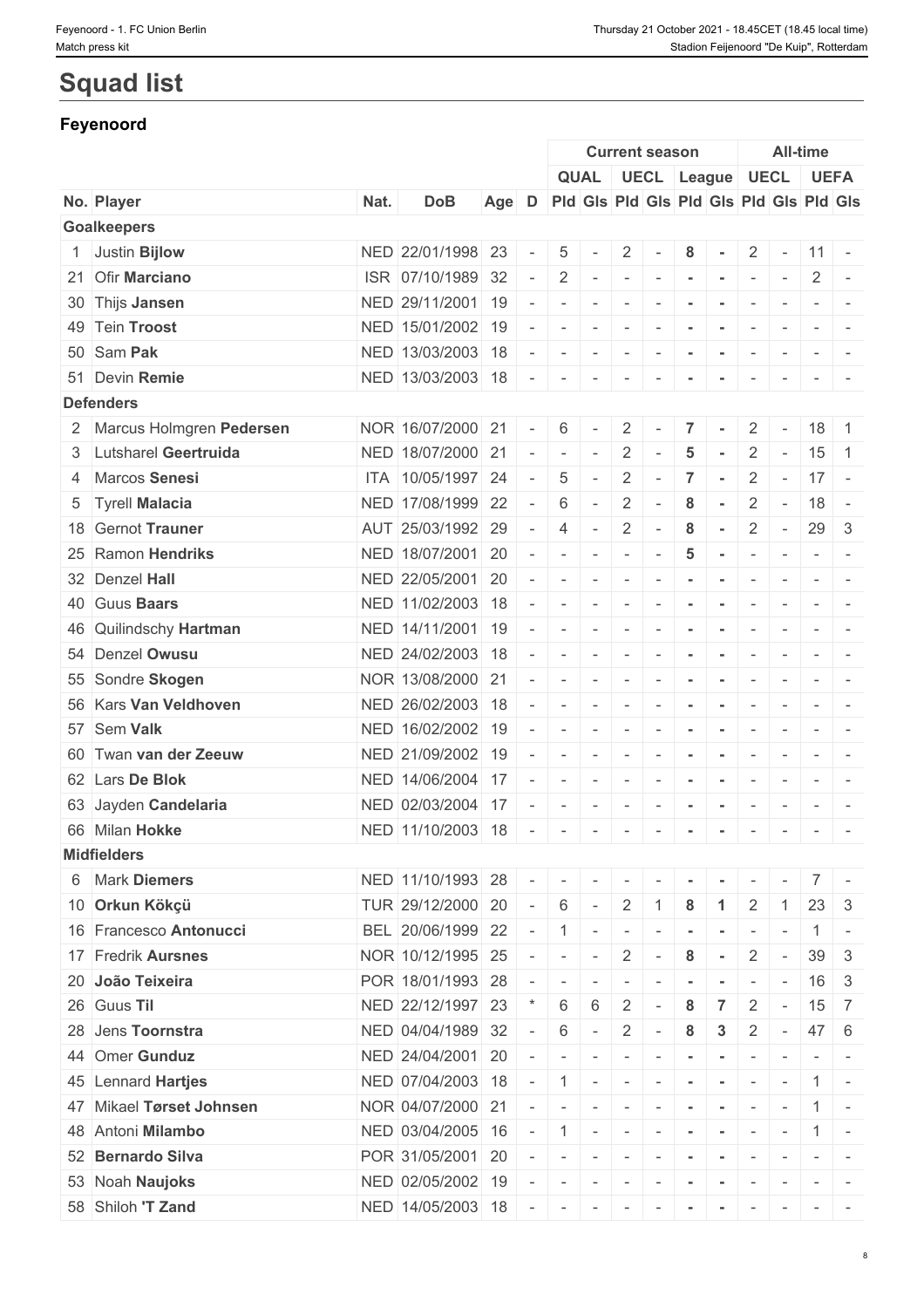| Feyenoord                 |                   |                          |                          |                          |                          |                          |                |                      |                          |                          |                          |                                                                                                                           |
|---------------------------|-------------------|--------------------------|--------------------------|--------------------------|--------------------------|--------------------------|----------------|----------------------|--------------------------|--------------------------|--------------------------|---------------------------------------------------------------------------------------------------------------------------|
|                           |                   |                          |                          |                          | <b>Current season</b>    |                          |                |                      |                          |                          | <b>All-time</b>          |                                                                                                                           |
|                           |                   |                          |                          | <b>QUAL</b>              |                          |                          |                |                      | UECL League UECL         |                          |                          | <b>UEFA</b>                                                                                                               |
| 61 Sven Zitman            | NED 24/02/2002 19 | $\sim$                   |                          |                          |                          |                          |                |                      |                          |                          | $\overline{\phantom{a}}$ | $\overline{\phantom{a}}$                                                                                                  |
| 65 Delano Van Der Heijden | NED 29/09/2004 17 |                          |                          | $\overline{\phantom{a}}$ | $\overline{\phantom{a}}$ |                          |                |                      | $\overline{\phantom{a}}$ |                          |                          |                                                                                                                           |
| 67 Mike Kleijn            | NED 09/02/2005 16 | $\overline{\phantom{a}}$ |                          | $\overline{\phantom{a}}$ | $\sim$                   |                          |                |                      | $\overline{\phantom{a}}$ | $\sim$                   | $\sim$                   |                                                                                                                           |
| 70 Aleksandar Krajisnik   | SWE 04/03/2005 16 | $\sim$                   | $\sim$                   | $\sim$                   | $\sim$                   | $\sim$                   |                |                      | $\overline{\phantom{a}}$ | $\sim$                   |                          | $\frac{1}{2} \left( \frac{1}{2} \right) \left( \frac{1}{2} \right) \left( \frac{1}{2} \right) \left( \frac{1}{2} \right)$ |
| <b>Forwards</b>           |                   |                          |                          |                          |                          |                          |                |                      |                          |                          |                          |                                                                                                                           |
| 7 Luis Sinisterra         | COL 17/06/1999 22 | $\sim$                   | 6                        | 5                        | 2                        |                          |                | 3                    | $\overline{2}$           |                          | 17                       | $\overline{7}$                                                                                                            |
| 9 Alireza Jahanbakhsh     | IRN 11/08/1993 28 | $\overline{\phantom{a}}$ | 5                        | 3                        |                          |                          |                |                      |                          | $\overline{\phantom{a}}$ | 18                       | -4                                                                                                                        |
| 11 Bryan Linssen          | NED 08/10/1990 31 | $\overline{\phantom{a}}$ | 6                        |                          | $\overline{2}$           |                          |                | 5                    | 2                        |                          | 29                       | 6                                                                                                                         |
| 14 Reiss Nelson           | ENG 10/12/1999 21 |                          |                          | $\overline{\phantom{a}}$ | $\sim$                   |                          | -1             | $\sim$               | $\sim$                   | $\sim$                   | 19                       | $\overline{1}$                                                                                                            |
| 23 Aliou Balde            | SEN 12/12/2002 18 | $\overline{\phantom{a}}$ |                          | $\sim$                   | $\sim$                   |                          |                |                      | $\overline{\phantom{a}}$ |                          | $\sim$                   |                                                                                                                           |
| 24 Naoufal Bannis         | NED 11/03/2002 19 | $\sim$                   | 3                        | $\sim$                   | $\sim$                   | $\overline{\phantom{a}}$ |                | $\blacktriangleleft$ | $\sim$                   | $\overline{\phantom{a}}$ | 8                        | $\sim$                                                                                                                    |
| 33 Cyriel Dessers         | BEL 08/12/1994 26 | $\overline{\phantom{a}}$ |                          | $\overline{\phantom{a}}$ | $\overline{2}$           |                          | $5\phantom{1}$ | $\overline{2}$       | $\overline{2}$           | $\sim$                   | $12 \mid 1$              |                                                                                                                           |
| 41 Giuliany Dos Santos    | NED 11/03/2003 18 | $\overline{\phantom{a}}$ | $\overline{\phantom{a}}$ | $\overline{\phantom{a}}$ | $\sim$                   |                          |                | $\sim$               | $\sim$                   | $\sim$                   | $\overline{\phantom{a}}$ |                                                                                                                           |
| 42 Abdel Belarbi          | NED 03/01/2002 19 |                          |                          | $\sim$                   | $\overline{\phantom{a}}$ |                          |                |                      |                          |                          |                          |                                                                                                                           |
| 43 Mimeirhel Benita       | NED 17/11/2003 17 | $\overline{\phantom{a}}$ |                          | $\overline{\phantom{a}}$ | $\overline{\phantom{a}}$ |                          |                |                      | $\sim$                   | $\overline{\phantom{a}}$ |                          |                                                                                                                           |
| 59 Nesta Zahui            | FRA 05/03/2003 18 | $\overline{\phantom{a}}$ | $\sim$                   | $\overline{\phantom{a}}$ | $\sim$                   |                          |                |                      |                          |                          |                          |                                                                                                                           |
| 64 Nesto Groen            | NED 22/07/2004 17 |                          |                          | $\overline{\phantom{a}}$ | $\overline{\phantom{a}}$ |                          |                |                      | $\overline{\phantom{a}}$ |                          |                          |                                                                                                                           |
| 68 Ilyas El Moussaoui     | NED 24/02/2004 17 | $\overline{\phantom{a}}$ | $\sim$                   | $\sim$                   | $\sim$                   | $\sim$                   | $\sim$         | $\sim$               | $\sim$                   | $\sim$                   | $\sim$                   | $\sim$                                                                                                                    |
| 69 Jaden Slory            | NED 09/05/2005 16 | $\overline{\phantom{a}}$ | $\sim$                   | $\overline{\phantom{a}}$ | $\overline{\phantom{a}}$ |                          |                |                      |                          |                          |                          |                                                                                                                           |
| Coach                     |                   |                          |                          |                          |                          |                          |                |                      |                          |                          |                          |                                                                                                                           |
| - Arne Slot               | NED 17/09/1978 43 | $\sim$                   | 6                        | $\sim$                   | $\overline{2}$           | $\sim$                   |                | $\sim$               | $\overline{2}$           | $\sim$                   | 29                       | $\sim$                                                                                                                    |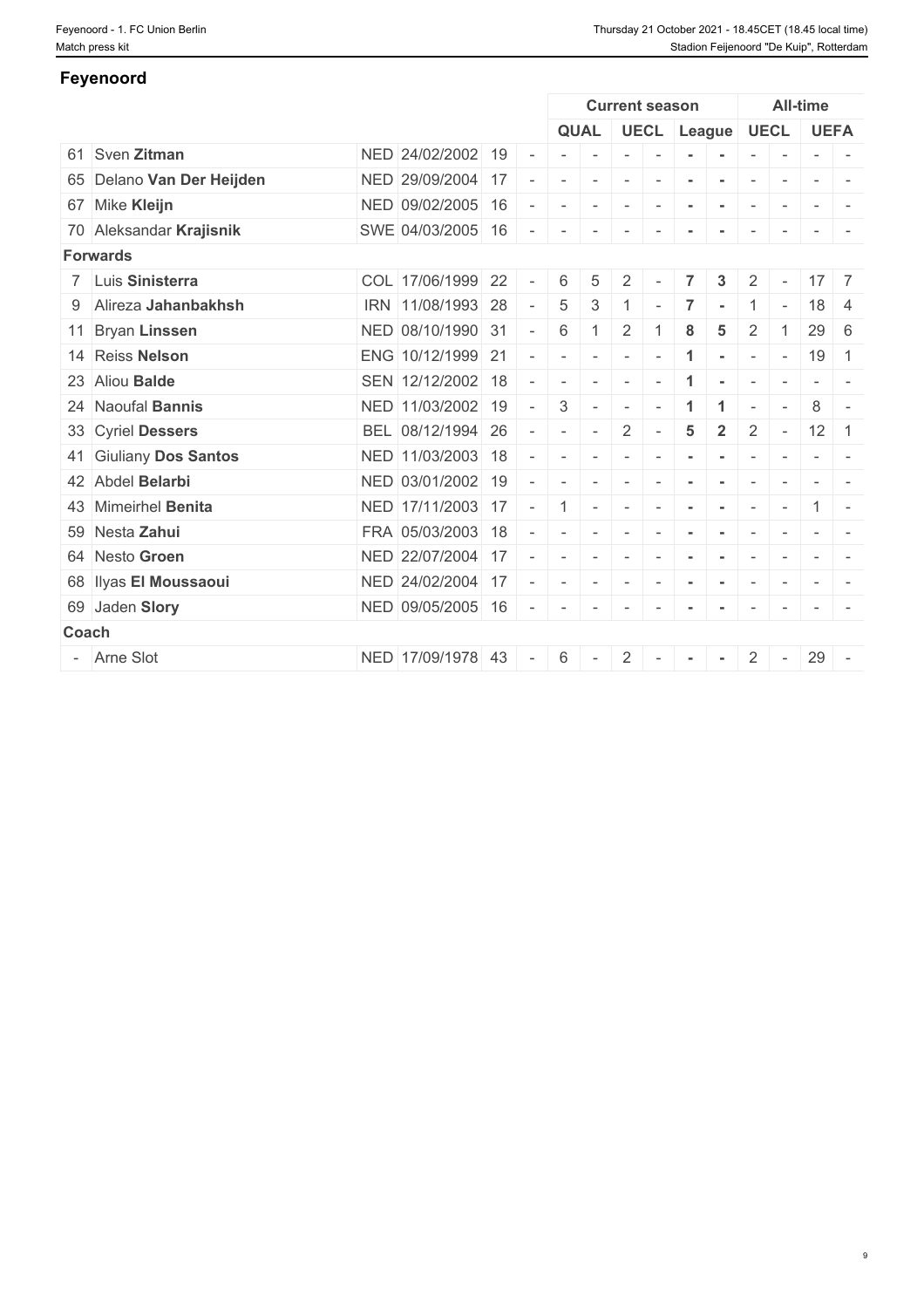# **1. FC Union Berlin**

|       |                        |      |                     |                                               |                          |                          |                          |                          | <b>Current season</b>    |                 |                            |                          |                          | <b>All-time</b> |                                                                                                                           |
|-------|------------------------|------|---------------------|-----------------------------------------------|--------------------------|--------------------------|--------------------------|--------------------------|--------------------------|-----------------|----------------------------|--------------------------|--------------------------|-----------------|---------------------------------------------------------------------------------------------------------------------------|
|       |                        |      |                     |                                               |                          |                          |                          |                          |                          |                 | QUAL UECL League UECL UEFA |                          |                          |                 |                                                                                                                           |
|       | No. Player             | Nat. | <b>DoB</b>          | Age D Pid Gis Pid Gis Pid Gis Pid Gis Pid Gis |                          |                          |                          |                          |                          |                 |                            |                          |                          |                 |                                                                                                                           |
|       | <b>Goalkeepers</b>     |      |                     |                                               |                          |                          |                          |                          |                          |                 |                            |                          |                          |                 |                                                                                                                           |
|       | 1 Andreas Luthe        |      | GER 10/03/1987 34   |                                               |                          | $\overline{2}$           | $\sim$                   | $\overline{1}$           | $\sim$                   | 8               | $\sim$                     |                          | $1 \quad -$              | 3               |                                                                                                                           |
|       | 19 Frederik Rønnow     |      | DEN 04/08/1992 29   |                                               |                          | $\sim$                   |                          |                          |                          |                 | $-11 - - - -$              |                          | $1 \quad - \quad$        | $32 -$          |                                                                                                                           |
|       | 40 Yannic Stein        |      | GER 17/09/2004 17   |                                               |                          | $\sim$                   | $\sim$                   | $\sim$                   |                          |                 |                            |                          |                          |                 |                                                                                                                           |
|       | 42 Niklas Petzsch      |      | GER 18/06/2004 17   |                                               | $\sim$                   | $\sim$                   | $\sim$                   | $\overline{\phantom{a}}$ |                          |                 |                            |                          |                          |                 |                                                                                                                           |
|       | <b>Defenders</b>       |      |                     |                                               |                          |                          |                          |                          |                          |                 |                            |                          |                          |                 |                                                                                                                           |
|       | 3 Paul Jaeckel         |      | GER 22/07/1998 23   |                                               |                          |                          |                          |                          |                          | 5               |                            |                          |                          |                 |                                                                                                                           |
|       | 5 Marvin Friedrich     |      | GER 13/12/1995 25   |                                               | $\sim$                   | $\overline{2}$           | $\sim$                   | $\overline{2}$           | $\sim$                   | $\overline{7}$  | $\sim$                     | $\mathbf{2}^{\prime}$    | $\overline{\phantom{a}}$ | 6               |                                                                                                                           |
|       | 6 Julian Ryerson       |      | NOR 17/11/1997 23   |                                               |                          | $\overline{1}$           | $\sim$                   | $\overline{2}$           | $\sim$                   | 8               | $\sim$                     | $\overline{2}$           | $\sim$                   | 3               | $\sim$                                                                                                                    |
|       | 25 Timo Baumgartl      |      | GER 04/03/1996 25   |                                               |                          | 2                        | $\sim$                   | $\sim$                   | $\sim$                   | 5               |                            | $\overline{\phantom{a}}$ | $\sim$                   | $13 \mid 1$     |                                                                                                                           |
|       | 26 Tymoteusz Puchacz   |      | POL 23/01/1999 22   |                                               | $\sim$                   | $\overline{2}$           | $\sim$                   | $\overline{2}$           | $\sim$                   |                 |                            | $\mathbf{2}^{\prime}$    | $\sim$                   | 14              | $\overline{1}$                                                                                                            |
|       | 31 Robin Knoche        |      | GER 22/05/1992 29   |                                               |                          | 2                        | $\sim$                   | $\overline{2}$           | $\sim$                   | 8               | $\sim$                     | $\overline{2}$           | $\sim$ $ \sim$           | 25              | $\sim$                                                                                                                    |
|       | 37 Mathis Bruns        |      | GER 31/03/2004 17   |                                               | $\overline{\phantom{a}}$ | $\sim$                   | $\sim$                   | $\sim$                   | $\sim$                   |                 | $\sim$                     | $\overline{\phantom{a}}$ | $\sim$                   |                 |                                                                                                                           |
|       | <b>Midfielders</b>     |      |                     |                                               |                          |                          |                          |                          |                          |                 |                            |                          |                          |                 |                                                                                                                           |
|       | 7 Levin Öztunali       |      | GER 15/03/1996 25   |                                               | $\sim$                   | $\overline{1}$           | $\overline{\phantom{a}}$ | $\overline{2}$           |                          | 5               |                            | 2                        |                          | 9               |                                                                                                                           |
|       | 8 Rani Khedira         |      | GER 27/01/1994 27   |                                               |                          | $\overline{2}$           | $\sim$                   | $\overline{2}$           |                          | 8               |                            | $\overline{2}$           |                          |                 |                                                                                                                           |
|       | 21 Grischa Prömel      |      | GER 09/01/1995 26   |                                               |                          | $\sim$                   | $\sim$                   | $\overline{2}$           | $\sim$                   | 5               |                            | $\overline{2}$           | $\overline{\phantom{a}}$ | $\overline{2}$  | $\sim$                                                                                                                    |
|       | 23 Niko Giesselmann    |      | GER 26/09/1991 30   |                                               | $\overline{\phantom{a}}$ | $\overline{1}$           | $\sim$                   | $\mathbf{1}$             | $\overline{\phantom{a}}$ | 8               | $\overline{2}$             |                          | $\overline{\phantom{a}}$ | $\overline{2}$  |                                                                                                                           |
|       | 24 Genki Haraguchi     |      | JPN 09/05/1991 30   |                                               |                          | 2                        | $\sim$                   | $\overline{2}$           |                          | 8               |                            | $\overline{2}$           | $\overline{\phantom{a}}$ | 8               | $\sim$                                                                                                                    |
|       | 28 Christopher Trimmel |      | AUT 24/02/1987 34   |                                               | $\equiv$                 | 2                        | $\omega$                 | $\overline{2}$           | $\sim$                   | $\overline{5}$  | $\sim$                     | $\overline{2}$           | $\sim$                   | $41 \mid 5$     |                                                                                                                           |
|       | 29 Laurenz Dehl        |      | GER 12/12/2001 19   |                                               |                          | $\mathbf{1}$             | $\overline{\phantom{a}}$ | $\sim$                   |                          |                 |                            |                          |                          |                 |                                                                                                                           |
|       | 30 Kevin Möhwald       |      | GER 03/07/1993 28   |                                               |                          | $\sim$                   | $\sim$                   | $\vert 1 \vert$          | $\sim$                   | $\mathbf{2}$    | $\sim$                     |                          | $1 -$                    |                 | $1 -$                                                                                                                     |
|       | 34 Malick Sanogo       |      | USA 30/06/2004 17   |                                               |                          | $\overline{\phantom{a}}$ | $\sim$                   | $\sim$                   | $\sim$                   |                 | $\sim$                     | $\overline{\phantom{a}}$ | $\sim$                   |                 |                                                                                                                           |
|       | 35 Fabio Schneider     |      | GER 31/07/2002 19   |                                               |                          | $\overline{\phantom{a}}$ |                          | $\overline{\phantom{a}}$ |                          |                 |                            |                          |                          |                 |                                                                                                                           |
|       | 41 Niklas Kaus         |      | GER 26/09/2003 18   |                                               |                          | $\sim$                   | $\sim$                   | $\sim$                   | $\sim$                   | $\sim$          | $\sim$                     | $\sim$                   | $\sim$                   |                 | $\frac{1}{2} \left( \frac{1}{2} \right) \left( \frac{1}{2} \right) \left( \frac{1}{2} \right) \left( \frac{1}{2} \right)$ |
|       | <b>Forwards</b>        |      |                     |                                               |                          |                          |                          |                          |                          |                 |                            |                          |                          |                 |                                                                                                                           |
|       | 9 Andreas Voglsammer   |      | GER 09/01/1992 29   |                                               | $\sim$                   | $\overline{2}$           | -1                       | 2                        |                          | 8               |                            | $\overline{2}$           |                          | $\overline{4}$  | 2                                                                                                                         |
|       | 10 Max Kruse           |      | GER 19/03/1988 33   |                                               |                          | $-1$ 1 1 1               |                          |                          | $\sim$                   | 8               | $\overline{1}$             |                          | $1$ -                    | 18              | $\mathbf{3}$                                                                                                              |
|       | 14 Taiwo Awoniyi       |      | NGA 12/08/1997 24   |                                               |                          | 2                        | $\overline{2}$           | $\overline{2}$           |                          | 8               | 6                          | $\overline{2}$           |                          | 8               | $\overline{4}$                                                                                                            |
|       | 17 Kevin Behrens       |      | GER 03/02/1991 30   |                                               | $\equiv$                 | $\overline{1}$           | $\sim$                   | $\overline{2}$           | $\overline{2}$           | $6\phantom{1}6$ | -1                         | $\overline{2}$           | 2                        | 3               | 2                                                                                                                         |
|       | 27 Sheraldo Becker     |      | SUR 09/02/1995 26   |                                               | $\sim$                   | $\overline{2}$           | $\sim$                   | $\overline{2}$           | $\sim$                   | $\mathbf{3}$    | $\overline{1}$             | $\overline{2}$           | $\sim$                   | 4               |                                                                                                                           |
|       | 36 Cedric Teuchert     |      | GER 14/01/1997 24 - |                                               |                          | $2$ -                    |                          | $\mathbb{R}^n$           |                          | 4               |                            | $\sim$                   |                          | 4               |                                                                                                                           |
| Coach |                        |      |                     |                                               |                          |                          |                          |                          |                          |                 |                            |                          |                          |                 |                                                                                                                           |
|       | - Urs Fischer          |      | SUI 20/02/1966 55   |                                               |                          |                          |                          |                          | $2 - 1$                  |                 |                            |                          | $2$ -                    | $47 -$          |                                                                                                                           |
|       |                        |      |                     |                                               |                          | $-2$ $-$                 |                          |                          |                          |                 | $\sim$                     |                          |                          |                 |                                                                                                                           |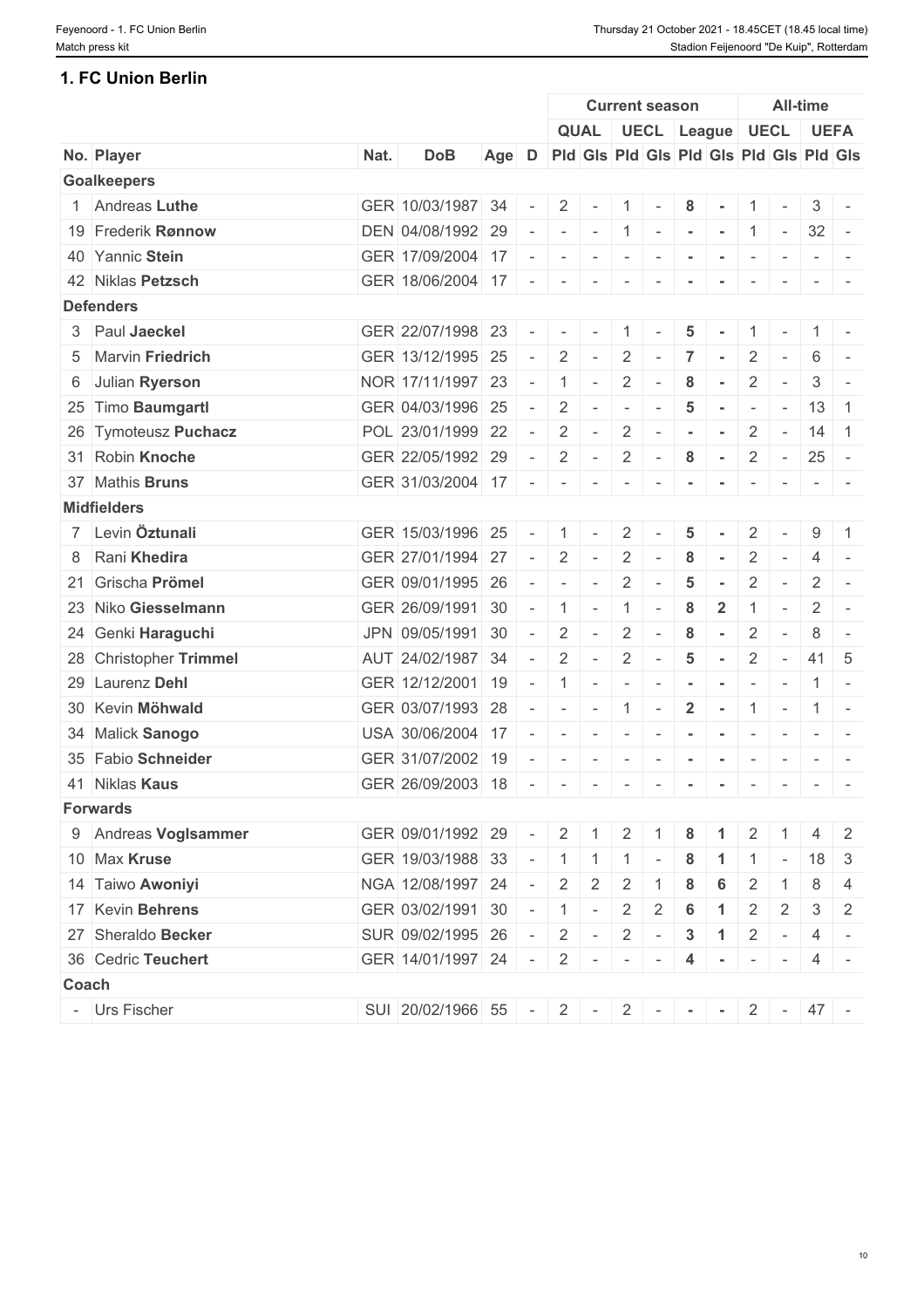# **Fixtures and results**

# **Feyenoord**

| 22/07/2021 UECL<br>KF Drita (A)<br>$0 - 0$<br>D<br>KF Drita (H)<br>W<br>3-2 Til 7, 68, 90<br>29/07/2021<br><b>UECL</b><br>05/08/2021 UECL<br>FC Luzern (A)<br>W<br>3-0 Til 9, 39, Sinisterra 84<br>12/08/2021 UECL<br>FC Luzern (H)<br>W<br>3-0 Jahanbakhsh 9, 34, Sinisterra 48<br>W<br>15/08/2021 League<br>Willem II (A)<br>4-0 Linssen 17, Sinisterra 25, Til 48, Bannis 90+2<br>$5-0$ Sinisterra 25, 37, 48, Jahanbakhsh 30,<br>W<br>19/08/2021 UECL<br>IF Elfsborg (H)<br>Linssen 58<br>22/08/2021 League<br>Go Ahead Eagles (H)<br>W<br>2-0 Linssen 60, 87<br>1-3 Til 61<br>26/08/2021 UECL<br>IF Elfsborg (A)<br>L.<br>FC Utrecht (A)<br>1-3 Sinisterra 45<br>29/08/2021 League<br>L.<br>14/09/2021 UECL<br>$0-0$<br>Maccabi Haifa FC (A)<br>D<br>Toornstra 45+1, 85, Linssen 71, Dessers<br>$4 - 0$<br>W<br>19/09/2021 League<br>PSV Eindhoven (A)<br>$90 + 2$<br>W<br>22/09/2021 League<br>sc Heerenveen (H)<br>3-1 Til 12, 88, Linssen 60<br>5-3 Orkun Kökçü 14 (P), Sinisterra 17, Til 80, 89,<br>W<br>25/09/2021 League<br>NEC Nijmegen (H)<br>Dessers 90+2<br>30/09/2021 UECL<br>SK Slavia Praha (H)<br>2-1 Orkun Kökçü 14, Linssen 24<br>W<br>1-2 Til 29<br>03/10/2021 League<br>Vitesse (A)<br>L.<br>D<br>16/10/2021 League<br>RKC Waalwijk (H)<br>2-2 Toornstra 34, Til 47<br>21/10/2021 UECL<br>1. FC Union Berlin (H)<br>SC Cambuur (A)<br>24/10/2021 League<br>31/10/2021 League<br>Sparta Rotterdam (A)<br>04/11/2021 UECL<br>1. FC Union Berlin (A)<br>07/11/2021 League<br>AZ Alkmaar (H)<br>21/11/2021 League<br>PEC Zwolle (H)<br>25/11/2021 UECL<br>SK Slavia Praha (A)<br>28/11/2021 League<br>FC Twente (A)<br>01/12/2021 League<br>Heracles Almelo (H)<br>05/12/2021 League<br>SC Fortuna Sittard (H)<br>09/12/2021 UECL<br>Maccabi Haifa FC (H)<br>12/12/2021 League<br>FC Groningen (A)<br>19/12/2021 League<br>AFC Ajax (H)<br>22/12/2021 League<br>sc Heerenveen (A)<br>15/01/2022 League<br>Vitesse (H)<br>23/01/2022 League<br>NEC Nijmegen (A)<br>06/02/2022 League<br>Sparta Rotterdam (H) |
|---------------------------------------------------------------------------------------------------------------------------------------------------------------------------------------------------------------------------------------------------------------------------------------------------------------------------------------------------------------------------------------------------------------------------------------------------------------------------------------------------------------------------------------------------------------------------------------------------------------------------------------------------------------------------------------------------------------------------------------------------------------------------------------------------------------------------------------------------------------------------------------------------------------------------------------------------------------------------------------------------------------------------------------------------------------------------------------------------------------------------------------------------------------------------------------------------------------------------------------------------------------------------------------------------------------------------------------------------------------------------------------------------------------------------------------------------------------------------------------------------------------------------------------------------------------------------------------------------------------------------------------------------------------------------------------------------------------------------------------------------------------------------------------------------------------------------------------------------------------------------------------------------------------------------------------------------------------------------------------------------------------------------------|
|                                                                                                                                                                                                                                                                                                                                                                                                                                                                                                                                                                                                                                                                                                                                                                                                                                                                                                                                                                                                                                                                                                                                                                                                                                                                                                                                                                                                                                                                                                                                                                                                                                                                                                                                                                                                                                                                                                                                                                                                                                 |
|                                                                                                                                                                                                                                                                                                                                                                                                                                                                                                                                                                                                                                                                                                                                                                                                                                                                                                                                                                                                                                                                                                                                                                                                                                                                                                                                                                                                                                                                                                                                                                                                                                                                                                                                                                                                                                                                                                                                                                                                                                 |
|                                                                                                                                                                                                                                                                                                                                                                                                                                                                                                                                                                                                                                                                                                                                                                                                                                                                                                                                                                                                                                                                                                                                                                                                                                                                                                                                                                                                                                                                                                                                                                                                                                                                                                                                                                                                                                                                                                                                                                                                                                 |
|                                                                                                                                                                                                                                                                                                                                                                                                                                                                                                                                                                                                                                                                                                                                                                                                                                                                                                                                                                                                                                                                                                                                                                                                                                                                                                                                                                                                                                                                                                                                                                                                                                                                                                                                                                                                                                                                                                                                                                                                                                 |
|                                                                                                                                                                                                                                                                                                                                                                                                                                                                                                                                                                                                                                                                                                                                                                                                                                                                                                                                                                                                                                                                                                                                                                                                                                                                                                                                                                                                                                                                                                                                                                                                                                                                                                                                                                                                                                                                                                                                                                                                                                 |
|                                                                                                                                                                                                                                                                                                                                                                                                                                                                                                                                                                                                                                                                                                                                                                                                                                                                                                                                                                                                                                                                                                                                                                                                                                                                                                                                                                                                                                                                                                                                                                                                                                                                                                                                                                                                                                                                                                                                                                                                                                 |
|                                                                                                                                                                                                                                                                                                                                                                                                                                                                                                                                                                                                                                                                                                                                                                                                                                                                                                                                                                                                                                                                                                                                                                                                                                                                                                                                                                                                                                                                                                                                                                                                                                                                                                                                                                                                                                                                                                                                                                                                                                 |
|                                                                                                                                                                                                                                                                                                                                                                                                                                                                                                                                                                                                                                                                                                                                                                                                                                                                                                                                                                                                                                                                                                                                                                                                                                                                                                                                                                                                                                                                                                                                                                                                                                                                                                                                                                                                                                                                                                                                                                                                                                 |
|                                                                                                                                                                                                                                                                                                                                                                                                                                                                                                                                                                                                                                                                                                                                                                                                                                                                                                                                                                                                                                                                                                                                                                                                                                                                                                                                                                                                                                                                                                                                                                                                                                                                                                                                                                                                                                                                                                                                                                                                                                 |
|                                                                                                                                                                                                                                                                                                                                                                                                                                                                                                                                                                                                                                                                                                                                                                                                                                                                                                                                                                                                                                                                                                                                                                                                                                                                                                                                                                                                                                                                                                                                                                                                                                                                                                                                                                                                                                                                                                                                                                                                                                 |
|                                                                                                                                                                                                                                                                                                                                                                                                                                                                                                                                                                                                                                                                                                                                                                                                                                                                                                                                                                                                                                                                                                                                                                                                                                                                                                                                                                                                                                                                                                                                                                                                                                                                                                                                                                                                                                                                                                                                                                                                                                 |
|                                                                                                                                                                                                                                                                                                                                                                                                                                                                                                                                                                                                                                                                                                                                                                                                                                                                                                                                                                                                                                                                                                                                                                                                                                                                                                                                                                                                                                                                                                                                                                                                                                                                                                                                                                                                                                                                                                                                                                                                                                 |
|                                                                                                                                                                                                                                                                                                                                                                                                                                                                                                                                                                                                                                                                                                                                                                                                                                                                                                                                                                                                                                                                                                                                                                                                                                                                                                                                                                                                                                                                                                                                                                                                                                                                                                                                                                                                                                                                                                                                                                                                                                 |
|                                                                                                                                                                                                                                                                                                                                                                                                                                                                                                                                                                                                                                                                                                                                                                                                                                                                                                                                                                                                                                                                                                                                                                                                                                                                                                                                                                                                                                                                                                                                                                                                                                                                                                                                                                                                                                                                                                                                                                                                                                 |
|                                                                                                                                                                                                                                                                                                                                                                                                                                                                                                                                                                                                                                                                                                                                                                                                                                                                                                                                                                                                                                                                                                                                                                                                                                                                                                                                                                                                                                                                                                                                                                                                                                                                                                                                                                                                                                                                                                                                                                                                                                 |
|                                                                                                                                                                                                                                                                                                                                                                                                                                                                                                                                                                                                                                                                                                                                                                                                                                                                                                                                                                                                                                                                                                                                                                                                                                                                                                                                                                                                                                                                                                                                                                                                                                                                                                                                                                                                                                                                                                                                                                                                                                 |
|                                                                                                                                                                                                                                                                                                                                                                                                                                                                                                                                                                                                                                                                                                                                                                                                                                                                                                                                                                                                                                                                                                                                                                                                                                                                                                                                                                                                                                                                                                                                                                                                                                                                                                                                                                                                                                                                                                                                                                                                                                 |
|                                                                                                                                                                                                                                                                                                                                                                                                                                                                                                                                                                                                                                                                                                                                                                                                                                                                                                                                                                                                                                                                                                                                                                                                                                                                                                                                                                                                                                                                                                                                                                                                                                                                                                                                                                                                                                                                                                                                                                                                                                 |
|                                                                                                                                                                                                                                                                                                                                                                                                                                                                                                                                                                                                                                                                                                                                                                                                                                                                                                                                                                                                                                                                                                                                                                                                                                                                                                                                                                                                                                                                                                                                                                                                                                                                                                                                                                                                                                                                                                                                                                                                                                 |
|                                                                                                                                                                                                                                                                                                                                                                                                                                                                                                                                                                                                                                                                                                                                                                                                                                                                                                                                                                                                                                                                                                                                                                                                                                                                                                                                                                                                                                                                                                                                                                                                                                                                                                                                                                                                                                                                                                                                                                                                                                 |
|                                                                                                                                                                                                                                                                                                                                                                                                                                                                                                                                                                                                                                                                                                                                                                                                                                                                                                                                                                                                                                                                                                                                                                                                                                                                                                                                                                                                                                                                                                                                                                                                                                                                                                                                                                                                                                                                                                                                                                                                                                 |
|                                                                                                                                                                                                                                                                                                                                                                                                                                                                                                                                                                                                                                                                                                                                                                                                                                                                                                                                                                                                                                                                                                                                                                                                                                                                                                                                                                                                                                                                                                                                                                                                                                                                                                                                                                                                                                                                                                                                                                                                                                 |
|                                                                                                                                                                                                                                                                                                                                                                                                                                                                                                                                                                                                                                                                                                                                                                                                                                                                                                                                                                                                                                                                                                                                                                                                                                                                                                                                                                                                                                                                                                                                                                                                                                                                                                                                                                                                                                                                                                                                                                                                                                 |
|                                                                                                                                                                                                                                                                                                                                                                                                                                                                                                                                                                                                                                                                                                                                                                                                                                                                                                                                                                                                                                                                                                                                                                                                                                                                                                                                                                                                                                                                                                                                                                                                                                                                                                                                                                                                                                                                                                                                                                                                                                 |
|                                                                                                                                                                                                                                                                                                                                                                                                                                                                                                                                                                                                                                                                                                                                                                                                                                                                                                                                                                                                                                                                                                                                                                                                                                                                                                                                                                                                                                                                                                                                                                                                                                                                                                                                                                                                                                                                                                                                                                                                                                 |
|                                                                                                                                                                                                                                                                                                                                                                                                                                                                                                                                                                                                                                                                                                                                                                                                                                                                                                                                                                                                                                                                                                                                                                                                                                                                                                                                                                                                                                                                                                                                                                                                                                                                                                                                                                                                                                                                                                                                                                                                                                 |
|                                                                                                                                                                                                                                                                                                                                                                                                                                                                                                                                                                                                                                                                                                                                                                                                                                                                                                                                                                                                                                                                                                                                                                                                                                                                                                                                                                                                                                                                                                                                                                                                                                                                                                                                                                                                                                                                                                                                                                                                                                 |
|                                                                                                                                                                                                                                                                                                                                                                                                                                                                                                                                                                                                                                                                                                                                                                                                                                                                                                                                                                                                                                                                                                                                                                                                                                                                                                                                                                                                                                                                                                                                                                                                                                                                                                                                                                                                                                                                                                                                                                                                                                 |
|                                                                                                                                                                                                                                                                                                                                                                                                                                                                                                                                                                                                                                                                                                                                                                                                                                                                                                                                                                                                                                                                                                                                                                                                                                                                                                                                                                                                                                                                                                                                                                                                                                                                                                                                                                                                                                                                                                                                                                                                                                 |
|                                                                                                                                                                                                                                                                                                                                                                                                                                                                                                                                                                                                                                                                                                                                                                                                                                                                                                                                                                                                                                                                                                                                                                                                                                                                                                                                                                                                                                                                                                                                                                                                                                                                                                                                                                                                                                                                                                                                                                                                                                 |
|                                                                                                                                                                                                                                                                                                                                                                                                                                                                                                                                                                                                                                                                                                                                                                                                                                                                                                                                                                                                                                                                                                                                                                                                                                                                                                                                                                                                                                                                                                                                                                                                                                                                                                                                                                                                                                                                                                                                                                                                                                 |
|                                                                                                                                                                                                                                                                                                                                                                                                                                                                                                                                                                                                                                                                                                                                                                                                                                                                                                                                                                                                                                                                                                                                                                                                                                                                                                                                                                                                                                                                                                                                                                                                                                                                                                                                                                                                                                                                                                                                                                                                                                 |
|                                                                                                                                                                                                                                                                                                                                                                                                                                                                                                                                                                                                                                                                                                                                                                                                                                                                                                                                                                                                                                                                                                                                                                                                                                                                                                                                                                                                                                                                                                                                                                                                                                                                                                                                                                                                                                                                                                                                                                                                                                 |
| 13/02/2022 League<br>RKC Waalwijk (A)                                                                                                                                                                                                                                                                                                                                                                                                                                                                                                                                                                                                                                                                                                                                                                                                                                                                                                                                                                                                                                                                                                                                                                                                                                                                                                                                                                                                                                                                                                                                                                                                                                                                                                                                                                                                                                                                                                                                                                                           |
| 20/02/2022 League<br>SC Cambuur (H)                                                                                                                                                                                                                                                                                                                                                                                                                                                                                                                                                                                                                                                                                                                                                                                                                                                                                                                                                                                                                                                                                                                                                                                                                                                                                                                                                                                                                                                                                                                                                                                                                                                                                                                                                                                                                                                                                                                                                                                             |
| 27/02/2022 League<br>AZ Alkmaar (A)                                                                                                                                                                                                                                                                                                                                                                                                                                                                                                                                                                                                                                                                                                                                                                                                                                                                                                                                                                                                                                                                                                                                                                                                                                                                                                                                                                                                                                                                                                                                                                                                                                                                                                                                                                                                                                                                                                                                                                                             |
| 06/03/2022 League<br>FC Groningen (H)                                                                                                                                                                                                                                                                                                                                                                                                                                                                                                                                                                                                                                                                                                                                                                                                                                                                                                                                                                                                                                                                                                                                                                                                                                                                                                                                                                                                                                                                                                                                                                                                                                                                                                                                                                                                                                                                                                                                                                                           |
| 13/03/2022 League<br>PEC Zwolle (A)                                                                                                                                                                                                                                                                                                                                                                                                                                                                                                                                                                                                                                                                                                                                                                                                                                                                                                                                                                                                                                                                                                                                                                                                                                                                                                                                                                                                                                                                                                                                                                                                                                                                                                                                                                                                                                                                                                                                                                                             |
| 20/03/2022 League<br>AFC Ajax (A)                                                                                                                                                                                                                                                                                                                                                                                                                                                                                                                                                                                                                                                                                                                                                                                                                                                                                                                                                                                                                                                                                                                                                                                                                                                                                                                                                                                                                                                                                                                                                                                                                                                                                                                                                                                                                                                                                                                                                                                               |
| 03/04/2022 League<br>Willem II (H)                                                                                                                                                                                                                                                                                                                                                                                                                                                                                                                                                                                                                                                                                                                                                                                                                                                                                                                                                                                                                                                                                                                                                                                                                                                                                                                                                                                                                                                                                                                                                                                                                                                                                                                                                                                                                                                                                                                                                                                              |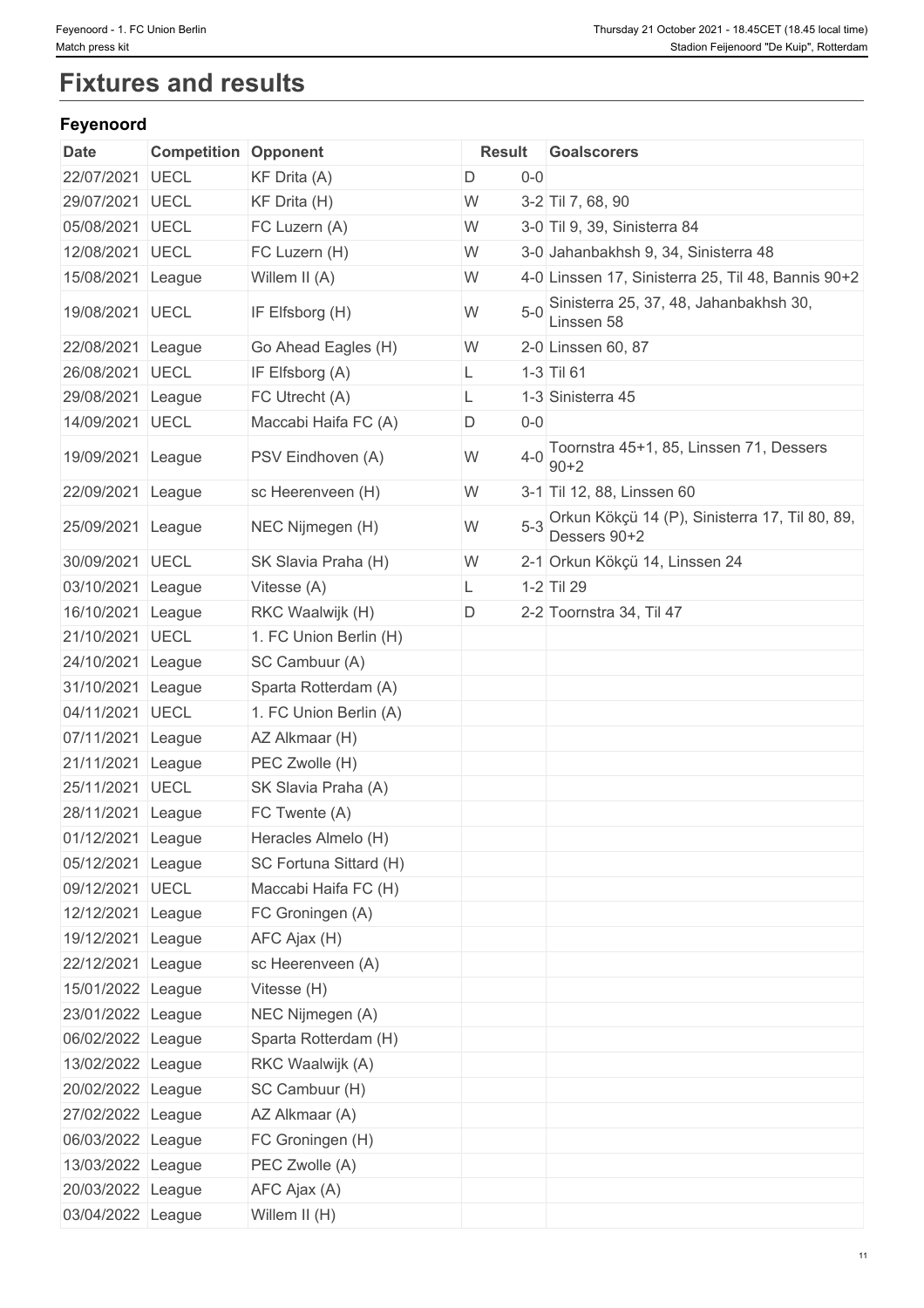# **Feyenoord**

| 10/04/2022 League | Heracles Almelo (A)    |  |  |
|-------------------|------------------------|--|--|
| 24/04/2022 League | FC Utrecht (H)         |  |  |
| 01/05/2022 League | SC Fortuna Sittard (A) |  |  |
| 08/05/2022 League | PSV Eindhoven (H)      |  |  |
| 11/05/2022 League | Go Ahead Eagles (A)    |  |  |
| 15/05/2022 League | FC Twente (H)          |  |  |

| Pos. Clubs              |            | P W             | D              |                 |    | L GF GA Pts                      |  |
|-------------------------|------------|-----------------|----------------|-----------------|----|----------------------------------|--|
| 1 AFC Ajax              |            | $9 \mid 7 \mid$ |                |                 | 32 | $2 \overline{22}$                |  |
| 2 PSV Eindhoven         | $9 \mid 7$ |                 | $\overline{0}$ | $\overline{2}$  |    | $22$ 12 21                       |  |
| 3 FC Utrecht            | $9 \mid 5$ |                 | $\overline{2}$ |                 |    | 2   19   10   17                 |  |
| 4 Willem II             | 9          | $5\overline{5}$ | 2              |                 |    | $2 \mid 13 \mid 11 \mid 17$      |  |
| 5 Feyenoord             | 8          | - 5             |                | $\overline{2}$  |    | 22 11 16                         |  |
| 6 Vitesse               | 9          | -5              |                | 3               | 9  | $15$ 16                          |  |
| 7 FC Twente             | $9 \mid 4$ |                 | 3              |                 |    | $2 \mid 15 \mid 11 \mid 15$      |  |
| 8 sc Heerenveen         | $9 \mid 4$ |                 |                | $\overline{4}$  |    | $11$ 14 13                       |  |
| 9 AZ Alkmaar            | 8          | -4              | 0              | $\overline{4}$  | 19 | 13 12                            |  |
| 10 SC Cambuur           | 9          | $\overline{4}$  | $\mathbf 0$    | 5               |    | $16$ 22 12                       |  |
| 11 NEC Nijmegen         | 9          | $\mathbf{3}$    | 2              | $\overline{4}$  |    | $10$ 16 11                       |  |
| 12 Heracles Almelo      | $8 \mid 3$ |                 |                | 4               |    | $11$ 14 10                       |  |
| 13 Go Ahead Eagles      | $9 \mid 3$ |                 |                | $5\phantom{.0}$ | 11 | 18 10                            |  |
| 14   SC Fortuna Sittard | 8          | 2               | 2              | $\overline{4}$  | 8  | $16 \quad 8$                     |  |
| 15 RKC Waalwijk         | 9          |                 | $\overline{4}$ | $\overline{4}$  | 12 | $15 \overline{\smash{\big)}\ 7}$ |  |
| 16 FC Groningen         | 9          |                 | $\overline{4}$ | $\overline{4}$  | 8  | $15 \mid 7$                      |  |
| 17 Sparta Rotterdam     | 9          |                 | $\overline{4}$ | $\overline{4}$  | 8  | $17 \overline{7}$                |  |
| 18 PEC Zwolle           | $9 \mid 0$ |                 |                | 8               | 3  | $17 \quad 1$                     |  |

# **1. FC Union Berlin**

| Date              | <b>Competition</b> | Opponent                                   | Result               | <b>Goalscorers</b>                           |
|-------------------|--------------------|--------------------------------------------|----------------------|----------------------------------------------|
| 08/08/2021        | Cup                | Türkgücü München (A)                       | W                    | 1-0 Kruse 23                                 |
| 14/08/2021        | League             | Bayer 04 Leverkusen (H)                    | D                    | 1-1 Awoniyi 7                                |
| 19/08/2021        | <b>UECL</b>        | KuPS Kuopio (A)                            | W                    | 4-0 Awoniyi 7, 31, Kruse 29, Voglsammer 90+2 |
| 22/08/2021        | League             | TSG 1899 Hoffenheim (A)                    | D                    | 2-2 Giesselmann 10, Awoniyi 47               |
| 26/08/2021 UECL   |                    | KuPS Kuopio (H)                            | D<br>$0-0$           |                                              |
| 29/08/2021 League |                    | <b>VfL Borussia</b><br>Mönchengladbach (H) | W                    | 2-1 Giesselmann 22, Awoniyi 41               |
| 11/09/2021 League |                    | FC Augsburg (H)                            | $\mathsf D$<br>$0-0$ |                                              |
| 16/09/2021        | <b>UECL</b>        | SK Slavia Praha (A)                        |                      | 1-3 Behrens 70                               |
| 19/09/2021 League |                    | Borussia Dortmund (A)                      | L.                   | 2-4 Kruse 57 (P), Voglsammer 81              |
| 25/09/2021 League |                    | DSC Arminia Bielefeld (H)                  | W                    | 1-0 Behrens 88                               |
| 30/09/2021 UECL   |                    | Maccabi Haifa FC (H)                       | W                    | 3-0 Voglsammer 33, Behrens 48, Awoniyi 76    |
| 03/10/2021 League |                    | 1. FSV Mainz 05 (A)                        | W                    | 2-1 Awoniyi 69, 73                           |
| 16/10/2021 League |                    | VfL Wolfsburg (H)                          | W                    | 2-0 Awoniyi 49, Becker 82                    |
| 21/10/2021        | <b>UECL</b>        | Feyenoord (A)                              |                      |                                              |
| 24/10/2021 League |                    | VfB Stuttgart (A)                          |                      |                                              |
| 27/10/2021 Cup    |                    | SV Waldhof Mannheim (A)                    |                      |                                              |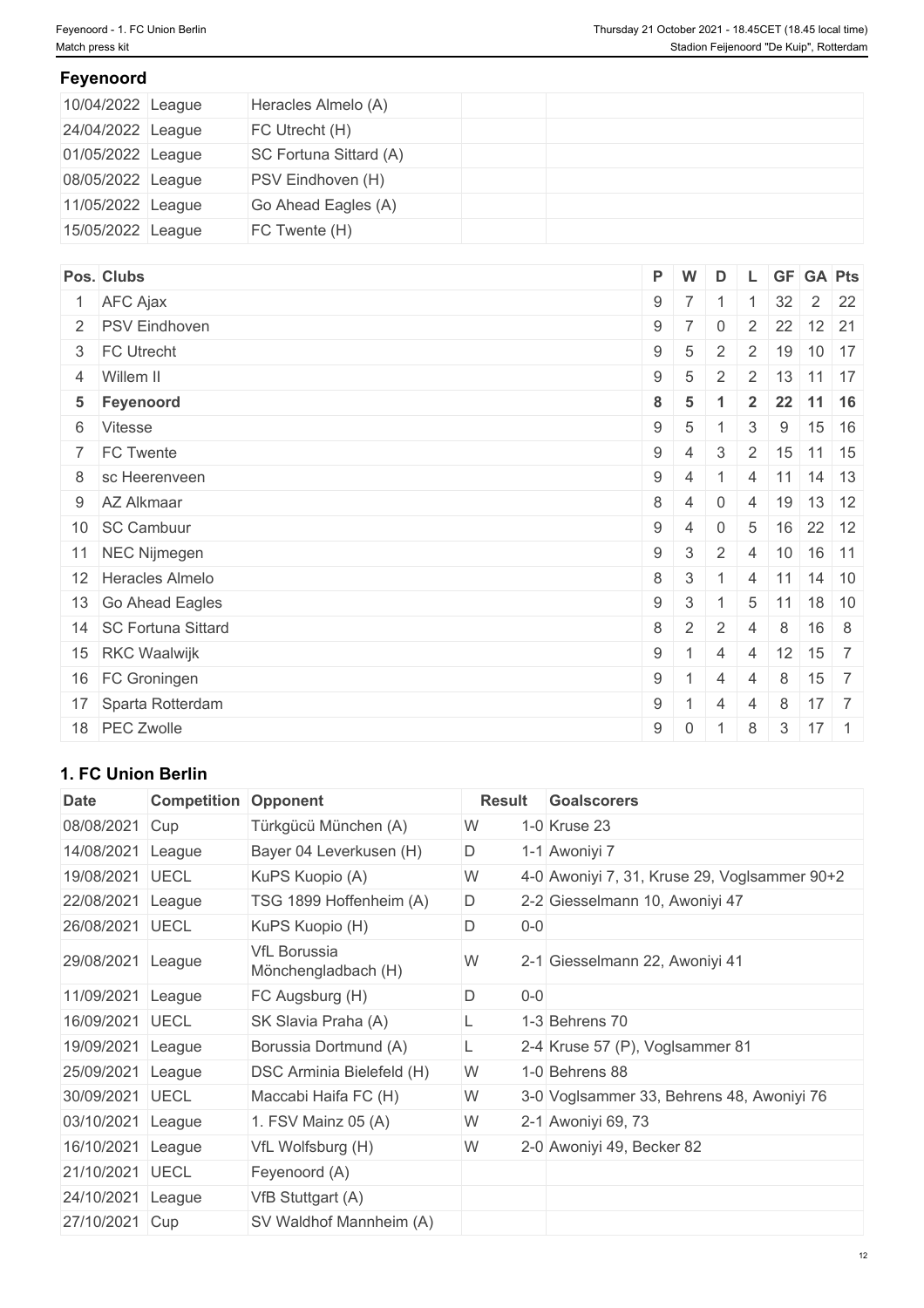### **1. FC Union Berlin**

| 30/10/2021 League |        | FC Bayern München (H)                      |
|-------------------|--------|--------------------------------------------|
| 04/11/2021 UECL   |        | Feyenoord (H)                              |
| 07/11/2021 League |        | 1. FC Köln (A)                             |
| 20/11/2021 League |        | Hertha BSC Berlin (H)                      |
| 25/11/2021 UECL   |        | Maccabi Haifa FC (A)                       |
| 28/11/2021        | League | Eintracht Frankfurt (A)                    |
| 04/12/2021 League |        | RB Leipzig (H)                             |
| 09/12/2021 UECL   |        | SK Slavia Praha (H)                        |
| 11/12/2021 League |        | SpVgg Greuther Fürth (A)                   |
| 15/12/2021 League |        | SC Freiburg (H)                            |
| 18/12/2021 League |        | VfL Bochum 1848 (A)                        |
| 08/01/2022 League |        | Bayer 04 Leverkusen (A)                    |
| 15/01/2022 League |        | TSG 1899 Hoffenheim (H)                    |
| 22/01/2022 League |        | <b>VfL Borussia</b><br>Mönchengladbach (A) |
| 05/02/2022 League |        | FC Augsburg (A)                            |
| 12/02/2022 League |        | Borussia Dortmund (H)                      |
| 19/02/2022 League |        | DSC Arminia Bielefeld (A)                  |
| 26/02/2022 League |        | 1. FSV Mainz 05 (H)                        |
| 05/03/2022 League |        | VfL Wolfsburg (A)                          |
| 12/03/2022 League |        | VfB Stuttgart (H)                          |
| 19/03/2022 League |        | FC Bayern München (A)                      |
| 02/04/2022 League |        | 1. FC Köln (H)                             |
| 09/04/2022 League |        | Hertha BSC Berlin (A)                      |
| 16/04/2022 League |        | Eintracht Frankfurt (H)                    |
| 23/04/2022 League |        | RB Leipzig (A)                             |
| 30/04/2022 League |        | SpVgg Greuther Fürth (H)                   |
| 07/05/2022 League |        | SC Freiburg (A)                            |
| 14/05/2022 League |        | VfL Bochum 1848 (H)                        |

| Pos. Clubs                      |                | P W          | D              |                 |                  | L GF GA Pts                    |             |
|---------------------------------|----------------|--------------|----------------|-----------------|------------------|--------------------------------|-------------|
| 1 FC Bayern München             | $8 \mid 6$     |              |                |                 | 29               |                                | 8 19        |
| 2 Borussia Dortmund             | $8 \mid 6$     |              | $\overline{0}$ |                 |                  | $2 \quad 22 \quad 14 \quad 18$ |             |
| 3 Bayer 04 Leverkusen           | $8 \mid 5$     |              |                |                 | $2 \mid 21 \mid$ | $12 \mid 16$                   |             |
| 4 SC Freiburg                   | $8 \mid 4$     |              | 4              | $\overline{0}$  | 12               | $6 \mid 16$                    |             |
| 5 1. FC Union Berlin            | $8 \mid 4$     |              | $\mathbf{3}$   |                 | 12               |                                | $9 \mid 15$ |
| 6 VfL Wolfsburg                 | $8 \mid 4$     |              |                | $\mathbf{3}$    | 9                | $10$ 13                        |             |
| 7 1. FC Köln                    | $8 \mid 3$     |              | 3              |                 |                  | $2 \mid 13 \mid 14 \mid 12$    |             |
| 8 RB Leipzig                    | $8 \mid 3$     |              | $2^{\circ}$    |                 |                  | $3 \mid 16 \mid 8 \mid 11$     |             |
| 9   TSG 1899 Hoffenheim         | 8 <sup>1</sup> | $\mathbf{3}$ | 2              | 3               |                  | $17$ 11 11                     |             |
| 10 VfL Borussia Mönchengladbach | $8 \mid 3$     |              | 2              | 3               |                  | $10$ 11 11                     |             |
| 11 1. FSV Mainz 05              | $8 \mid 3$     |              |                | $\overline{4}$  | 8                |                                | 8 10        |
| 12 VfB Stuttgart                | $8 \mid 2$     |              | $\mathbf{3}$   | $\mathbf{3}$    |                  | $13$ 14 9                      |             |
| 13 Hertha BSC Berlin            |                | $8 \mid 3$   | $\Omega$       | 5               | 10               | 21 9                           |             |
| 14 Eintracht Frankfurt          | 8              |              | 5              | $\overline{2}$  | 9                | $12 \quad 8$                   |             |
| 15 VfL Bochum 1848              | 8              | $\sqrt{2}$   |                | $5\overline{)}$ | $5\phantom{.0}$  | 16 7                           |             |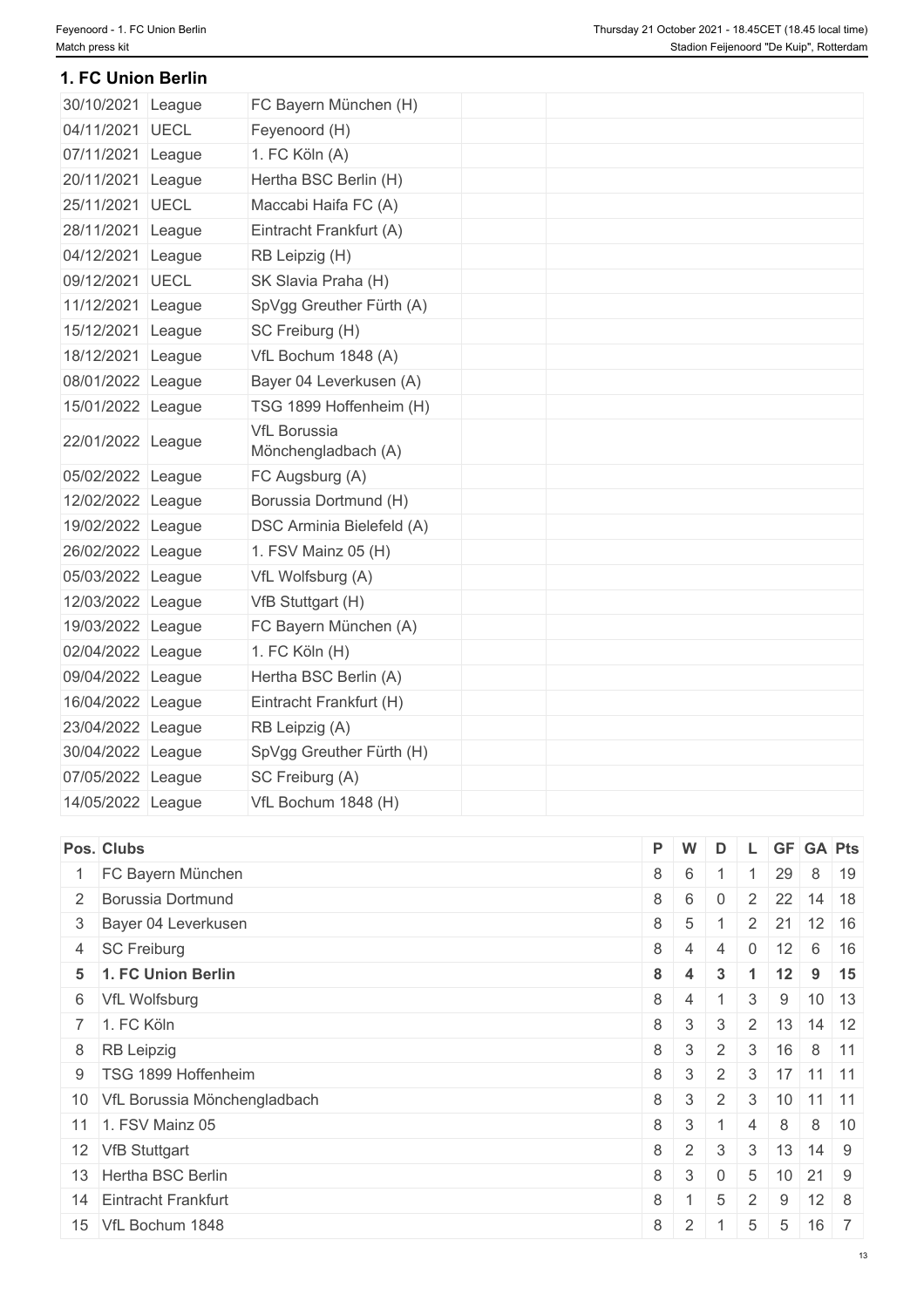| Pos. Clubs               |  |  |            | P   W   D   L   GF   GA   Pts |
|--------------------------|--|--|------------|-------------------------------|
| 16 FC Augsburg           |  |  |            | 8 1 3 4 4 14 6                |
| 17 DSC Arminia Bielefeld |  |  |            | 8 0 5 3 4 11 5                |
| 18 SpVgg Greuther Fürth  |  |  | 8011752011 |                               |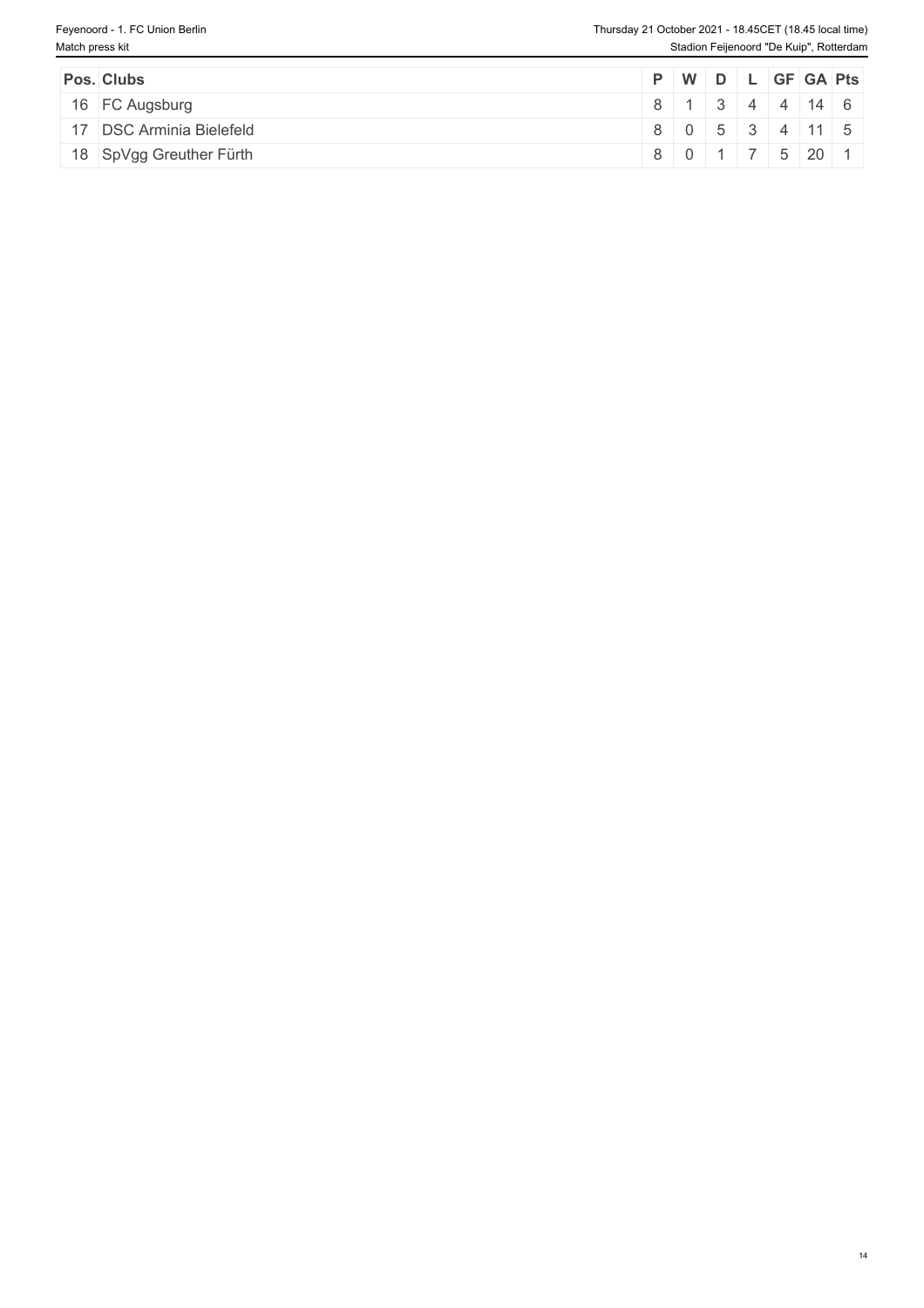# **Match-by-match lineups**

# **Feyenoord**

# **UEFA Europa Conference League - Second qualifying round**

# (22/07/2021)

### **KF Drita 0-0 Feyenoord**

**Feyenoord:** Bijlow, Pedersen, Senesi, Sinisterra, Fer, Orkun Kökçü, Linssen, Malacia, Bannis (65 Boženík), Til (81 Antonucci), Toornstra

# (29/07/2021)

**Feyenoord 3-2 KF Drita** (agg: 3-2) **Goals:** 1-0 Til 7, 1-1 Simonovski 12, 1-2 Fazliu 16, 2-2 Til 68, 3-2 Til 90 **Feyenoord:** Bijlow, Pedersen (83 Haps), Senesi, Sinisterra, Fer, Jahanbakhsh (62 Boženík), Orkun Kökçü, Linssen, Malacia, Til, Toornstra

# **Third qualifying round**

(05/08/2021) **FC Luzern 0-3 Feyenoord Goals:** 0-1 Til 9, 0-2 Til 39, 0-3 Sinisterra 84 **Feyenoord:** Bijlow, Pedersen, Senesi, Sinisterra (87 Haps), Jahanbakhsh (74 Boženík), Orkun Kökçü (78 Fer), Linssen, Malacia, Trauner, Til, Toornstra

# (12/08/2021)

**Feyenoord 3-0 FC Luzern** (agg: 6-0) **Goals:** 1-0 Jahanbakhsh 9, 2-0 Jahanbakhsh 34, 3-0 Sinisterra 48 **Feyenoord:** Bijlow, Pedersen, Senesi, Sinisterra (77 Bannis), Jahanbakhsh (42 Boženík), Orkun Kökçü (58 Hartjes), Linssen, Malacia (57 Haps), Trauner, Til (77 Milambo), Toornstra

# **Play-off**

(19/08/2021)

# **Feyenoord 5-0 IF Elfsborg**

**Goals:** 1-0 Sinisterra 25, 2-0 Jahanbakhsh 30, 3-0 Sinisterra 37, 4-0 Sinisterra 48, 5-0 Linssen 58 **Feyenoord:** Bijlow, Pedersen, Senesi, Sinisterra (82 Marciano), Jahanbakhsh (67 Boženík), Orkun Kökçü (75 Fer), Linssen, Malacia, Trauner, Til, Toornstra

# (26/08/2021)

**IF Elfsborg 3-1 Feyenoord** (agg: 3-6) **Goals:** 1-0 Larsson 42, 2-0 Bernhardsson 50, 2-1 Til 61, 3-1 Ndione 77 **Feyenoord:** Marciano, Pedersen, Sinisterra (75 Haps), Jahanbakhsh (87 Benita), Orkun Kökçü, Linssen (75 Bannis), Malacia, Trauner, Til, Toornstra, Burger

# **Group stage – final tournament**

### **Group E**

| <b>Club</b>            | Pid W D L GF GA Pts |                           |  |  |  |
|------------------------|---------------------|---------------------------|--|--|--|
| Feyenoord              |                     | 2 1 1 0 2 1 4             |  |  |  |
| 1. FC Union Berlin     |                     | 2   1   0   1   4   3   3 |  |  |  |
| <b>SK Slavia Praha</b> | 12101433            |                           |  |  |  |
| Maccabi Haifa FC       |                     | 2011031                   |  |  |  |

# **Matchday 1** (14/09/2021)

#### **Maccabi Haifa FC 0-0 Feyenoord**

**Feyenoord:** Bijlow, Pedersen, Senesi, Malacia, Sinisterra, Orkun Kökçü, Linssen (76 Dessers), Aursnes, Trauner, Til, Toornstra (82 Geertruida)

#### **Matchday 2** (30/09/2021) **Feyenoord 2-1 SK Slavia Praha**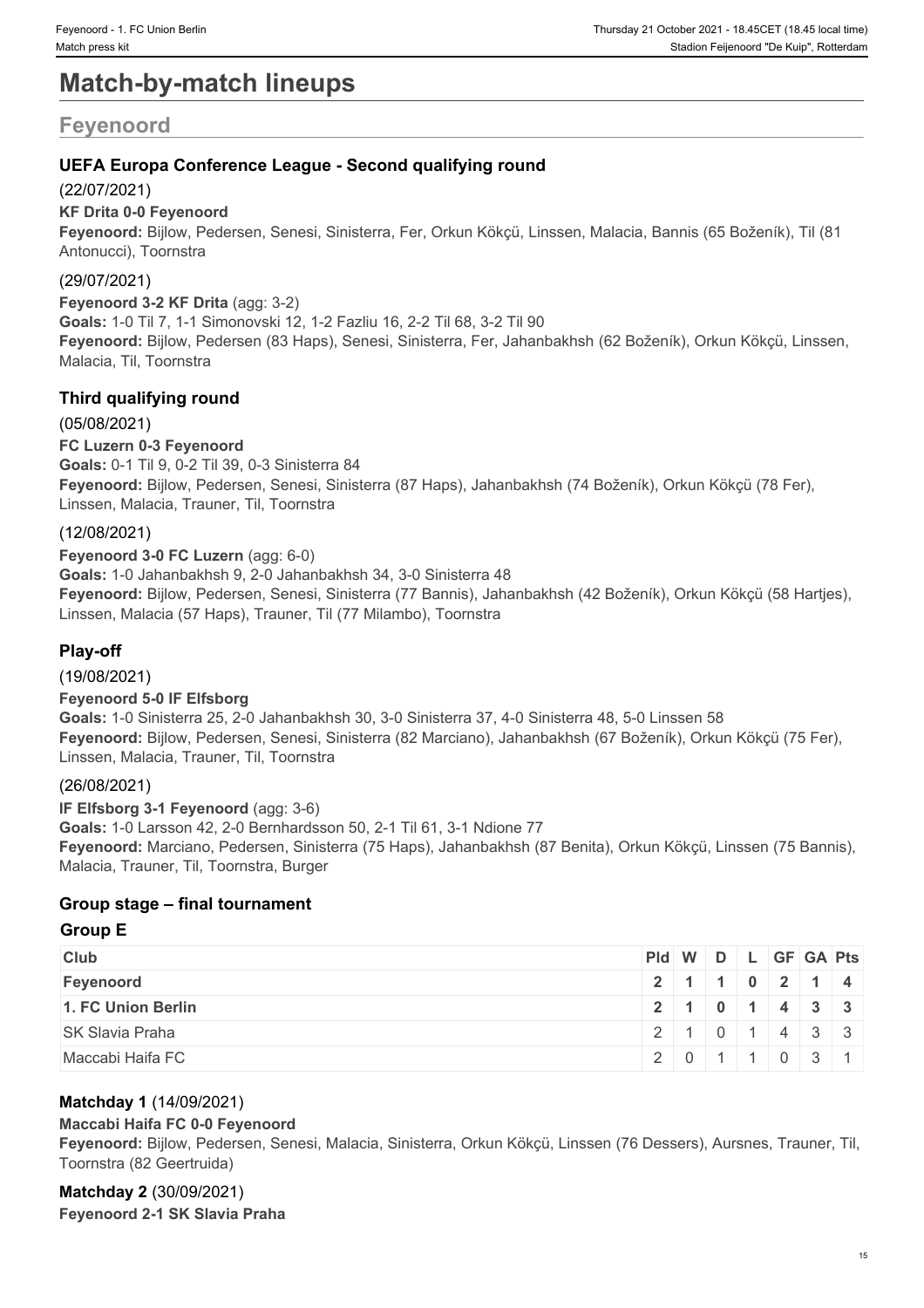# **Goals:** 1-0 Orkun Kökçü 14, 2-0 Linssen 24, 2-1 Holeš 63

**Feyenoord:** Bijlow, Pedersen, Senesi, Malacia, Sinisterra (64 Dessers), Jahanbakhsh (78 Geertruida), Orkun Kökçü (64 Aursnes), Linssen, Trauner, Til, Toornstra

# **Matchday 3** (21/10/2021)

Feyenoord-1. FC Union Berlin

#### **Matchday 4** (04/11/2021) 1. FC Union Berlin-Feyenoord

**Matchday 5** (25/11/2021) SK Slavia Praha-Feyenoord

**Matchday 6** (09/12/2021) Feyenoord-Maccabi Haifa FC

**1. FC Union Berlin**

# **UEFA Europa Conference League - Play-off**

# (19/08/2021)

# **KuPS Kuopio 0-4 1. FC Union Berlin**

**Goals:** 0-1 Awoniyi 7, 0-2 Kruse 29, 0-3 Awoniyi 31, 0-4 Voglsammer 90+2

**1. FC Union Berlin:** Luthe, Friedrich, Öztunali (86 Teuchert), Khedira, Kruse (60 Voglsammer), Awoniyi (60 Becker), Haraguchi (72 Ingvartsen), Baumgartl, Puchacz (72 Giesselmann), Trimmel, Knoche

# (26/08/2021)

# **1. FC Union Berlin 0-0 KuPS Kuopio** (agg: 4-0)

**1. FC Union Berlin:** Luthe, Friedrich, Khedira, Awoniyi (59 Voglsammer), Haraguchi (71 Ingvartsen), Baumgartl, Puchacz (84 Dehl), Becker (59 Behrens), Trimmel (71 Ryerson), Knoche, Teuchert

# **Group stage – final tournament**

# **Matchday 1** (16/09/2021)

# **SK Slavia Praha 3-1 1. FC Union Berlin**

**Goals:** 1-0 Bah 18, 1-1 Behrens 70, 2-1 Kuchta 84, 3-1 Schranz 88 **1. FC Union Berlin:** Luthe, Jaeckel, Friedrich, Öztunali (59 Becker), Khedira (59 Prömel), Kruse (59 Voglsammer), Awoniyi (59 Behrens), Haraguchi, Puchacz (76 Ryerson), Trimmel, Knoche

# **Matchday 2** (30/09/2021)

# **1. FC Union Berlin 3-0 Maccabi Haifa FC**

**Goals:** 1-0 Voglsammer 33, 2-0 Behrens 48, 3-0 Awoniyi 76 **1. FC Union Berlin:** Rønnow, Friedrich, Khedira (82 Ryerson), Voglsammer (78 Puchacz), Behrens (72 Awoniyi), Giesselmann, Haraguchi, Becker (77 Öztunali), Trimmel, Möhwald (72 Prömel), Knoche

# **Matchday 3** (21/10/2021)

Feyenoord-1. FC Union Berlin

# **Matchday 4** (04/11/2021)

1. FC Union Berlin-Feyenoord

# **Matchday 5** (25/11/2021)

Maccabi Haifa FC-1. FC Union Berlin

# **Matchday 6** (09/12/2021)

1. FC Union Berlin-SK Slavia Praha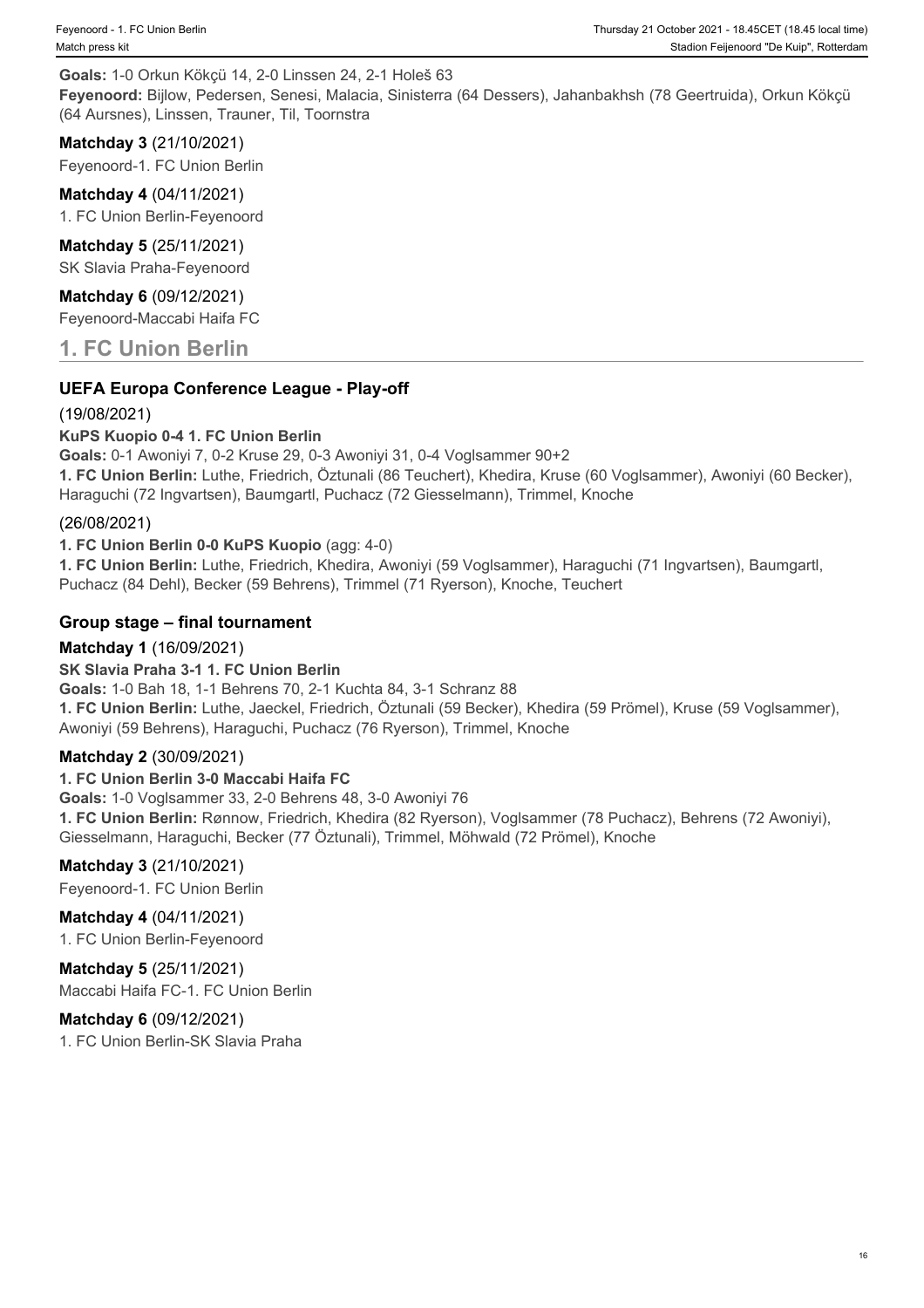# **Match officials**

| <b>Referee</b>               | Giorgi Kruashvili (GEO)                    |  |
|------------------------------|--------------------------------------------|--|
| <b>Assistant referees</b>    | Levan Varamishvili (GEO), Zaza Pipia (GEO) |  |
| <b>Fourth official</b>       | Davit Kharitonashvili (GEO)                |  |
| <b>UEFA Delegate</b>         | Borja Bilbao (ESP)                         |  |
| <b>UEFA Referee observer</b> | Milan Karadzic (SRB)                       |  |
|                              |                                            |  |

# **Referee**

| Name              | Date of birth | <b>UEFA matches</b> |
|-------------------|---------------|---------------------|
| Giorgi Kruashvili | 29/05/1986    | 49                  |

# **uefaeuropaconferenceleague\_matches\_involving\_teams**

No such matches refereed

# **Other matches involving teams from either of the two countries involved in this match**

| <b>Date</b> | <b>Competition</b> | <b>Stage</b><br>reached | <b>Home Away</b> |                               | <b>Result</b>  | <b>Venue</b> |
|-------------|--------------------|-------------------------|------------------|-------------------------------|----------------|--------------|
| 10/10/2018  | U19                | QR                      |                  | Netherlands Faroe Islands     | $5-0$          | Galway       |
| 10/12/2019  | UYL                | GS                      |                  | AFC Ajax Valencia CF          | $\overline{ }$ | Duivendrecht |
| 06/06/2021  | U21                | Final                   | Germany Portugal |                               | 1-0            | Ljubljana    |
| 15/09/2021  | <b>UYL</b>         | GS                      |                  | Beşiktaş JK Borussia Dortmund | $2 - 3$        | Istanbul     |